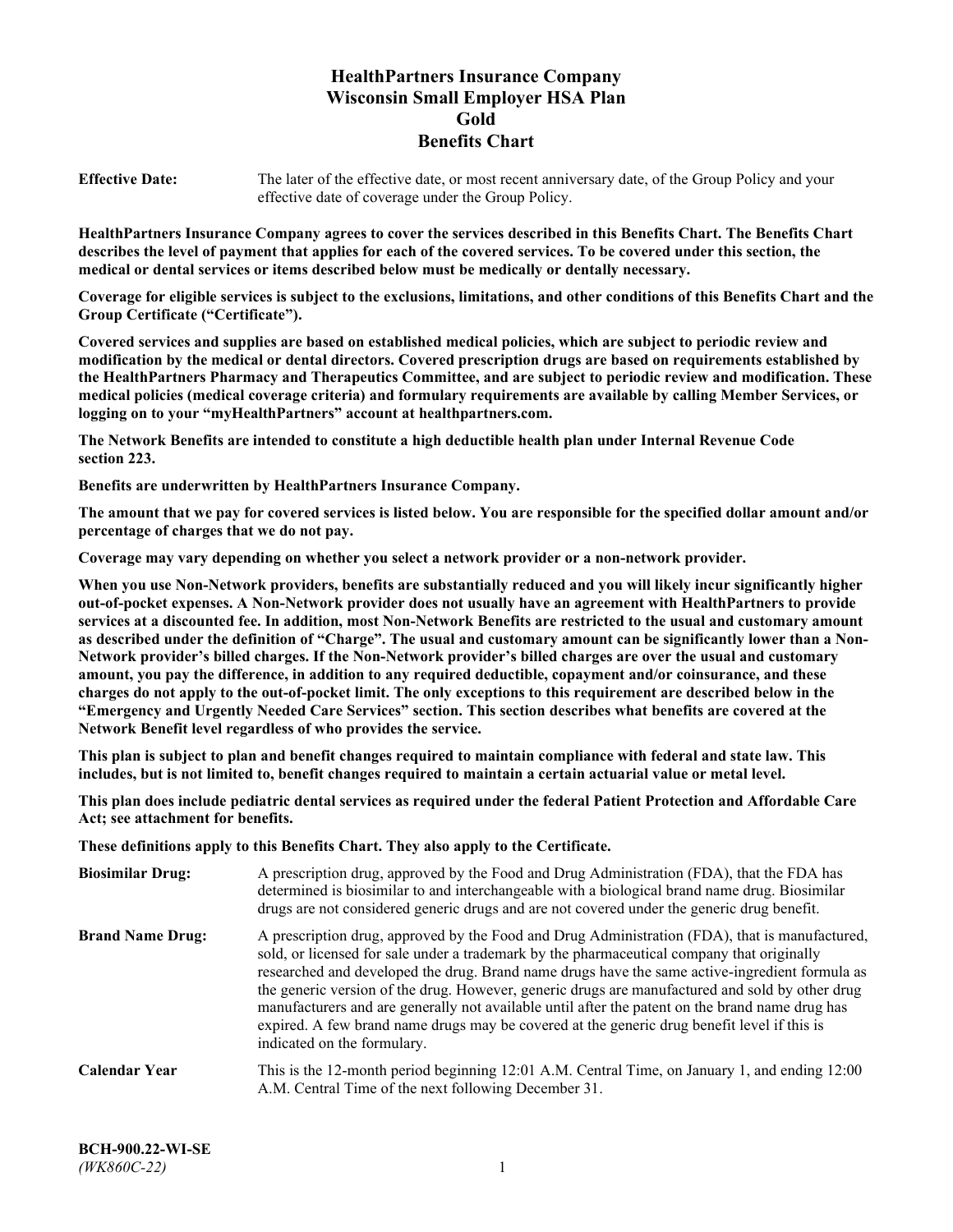| <b>Charge:</b> | For covered services delivered by a network provider, this is the provider's discounted fee for a<br>given medical/surgical service, procedure or item.                                                                                                                                                                                                                                                                                                                                                                                                                                                                                                                                                                 |
|----------------|-------------------------------------------------------------------------------------------------------------------------------------------------------------------------------------------------------------------------------------------------------------------------------------------------------------------------------------------------------------------------------------------------------------------------------------------------------------------------------------------------------------------------------------------------------------------------------------------------------------------------------------------------------------------------------------------------------------------------|
|                | For covered services delivered by non-network providers, a contracted rate may apply if such<br>arrangement is available to HealthPartners.                                                                                                                                                                                                                                                                                                                                                                                                                                                                                                                                                                             |
|                | For the usual and customary charge for covered services delivered by non-network providers, our<br>payment is calculated using one of the following options, depending on availability: 1) a<br>percentage of the Medicare fee schedule; 2) a comparable schedule if the service is not on the<br>Medicare fee schedule; or 3) a commercially reasonable rate for such service if a fee schedule is<br>not available.                                                                                                                                                                                                                                                                                                   |
|                | The usual and customary charge is the maximum amount allowed that we consider in the<br>calculation of the payment of charges incurred for certain covered services. You must pay for any<br>charges above the usual and customary charge, and they do not apply to the out-of-pocket limit.                                                                                                                                                                                                                                                                                                                                                                                                                            |
|                | A charge is incurred for covered ambulatory medical and surgical services, on the date the service<br>or item is provided. A charge is incurred for covered inpatient services, on the date of admission to<br>a hospital. To be covered, a charge must be incurred on or after your effective date and on or<br>before the termination date.                                                                                                                                                                                                                                                                                                                                                                           |
|                | Copayment/Coinsurance: The specified dollar amount, or percentage, of charges incurred for covered services, which we do<br>not pay, but which you must pay, each time you receive certain medical services, procedures or<br>items. Our payment for those covered services or items begins after the copayment or coinsurance<br>is satisfied. Covered services or items requiring a copayment or coinsurance are specified in this<br><b>Benefits Chart.</b>                                                                                                                                                                                                                                                          |
|                | For services provided by a network provider:<br>An amount which is listed as a flat dollar copayment is applied to a network provider's discounted<br>charge for a given service. However, if the network provider's discounted charge for a service or<br>item is less than the flat dollar copayment, you will pay the network provider's discounted charge.<br>An amount which is listed as a percentage of charges or coinsurance is based on the network<br>provider's discounted charges, calculated at the time the claim is processed, which may include an<br>agreed upon fee schedule rate for case rate or withhold arrangements.                                                                            |
|                | For services provided by a non-network provider:<br>Any copayment or coinsurance is applied to the lesser of the provider's charges or the usual and<br>customary charge for a service.                                                                                                                                                                                                                                                                                                                                                                                                                                                                                                                                 |
|                | A copayment or coinsurance is due at the time a service is provided, or when billed by the<br>provider. The copayment or coinsurance applicable for a scheduled visit with a HealthPartners<br>network provider will be collected for each visit, late cancellation and failed appointment.                                                                                                                                                                                                                                                                                                                                                                                                                             |
| Deductible:    | The specified dollar amount of charges incurred for covered services, which we do not pay, but an<br>enrollee or a family has to pay first in a calendar year. Our payment for those services or items<br>begins after the deductible is satisfied. For network providers, the amount of the charges that apply<br>to the deductible are based on the network provider's discounted charges, calculated at the time<br>the claim is processed, which may include an agreed upon fee schedule rate for case rate or<br>withhold arrangements. For non-network providers, the amount of charges that apply to the<br>deductible are the lesser of the provider's charges or the usual and customary charge for a service. |
|                | Any amounts paid or reimbursed by a third party, including but not limited to: point of service<br>rebates, manufacturer coupons, manufacturer debits cards or other forms of direct reimbursement<br>to an Insured for a product or service, will not apply toward your deductible, to the extent<br>permitted under state and federal law.                                                                                                                                                                                                                                                                                                                                                                            |
|                | All services are subject to the deductible unless otherwise indicated below in this Benefits Chart.                                                                                                                                                                                                                                                                                                                                                                                                                                                                                                                                                                                                                     |
| Formulary:     | This is a current list, which may be revised from time to time, of prescription drugs, medications,<br>equipment and supplies covered by us as indicated in this Benefits Chart which are covered at the<br>highest benefit level. Some drugs on the formulary may require prior authorization to be covered<br>as formulary drugs. The formulary, and information on drugs that require prior authorization, are<br>available by calling Member Services, or logging on to your "myHealthPartners" account at<br>healthpartners.com.                                                                                                                                                                                   |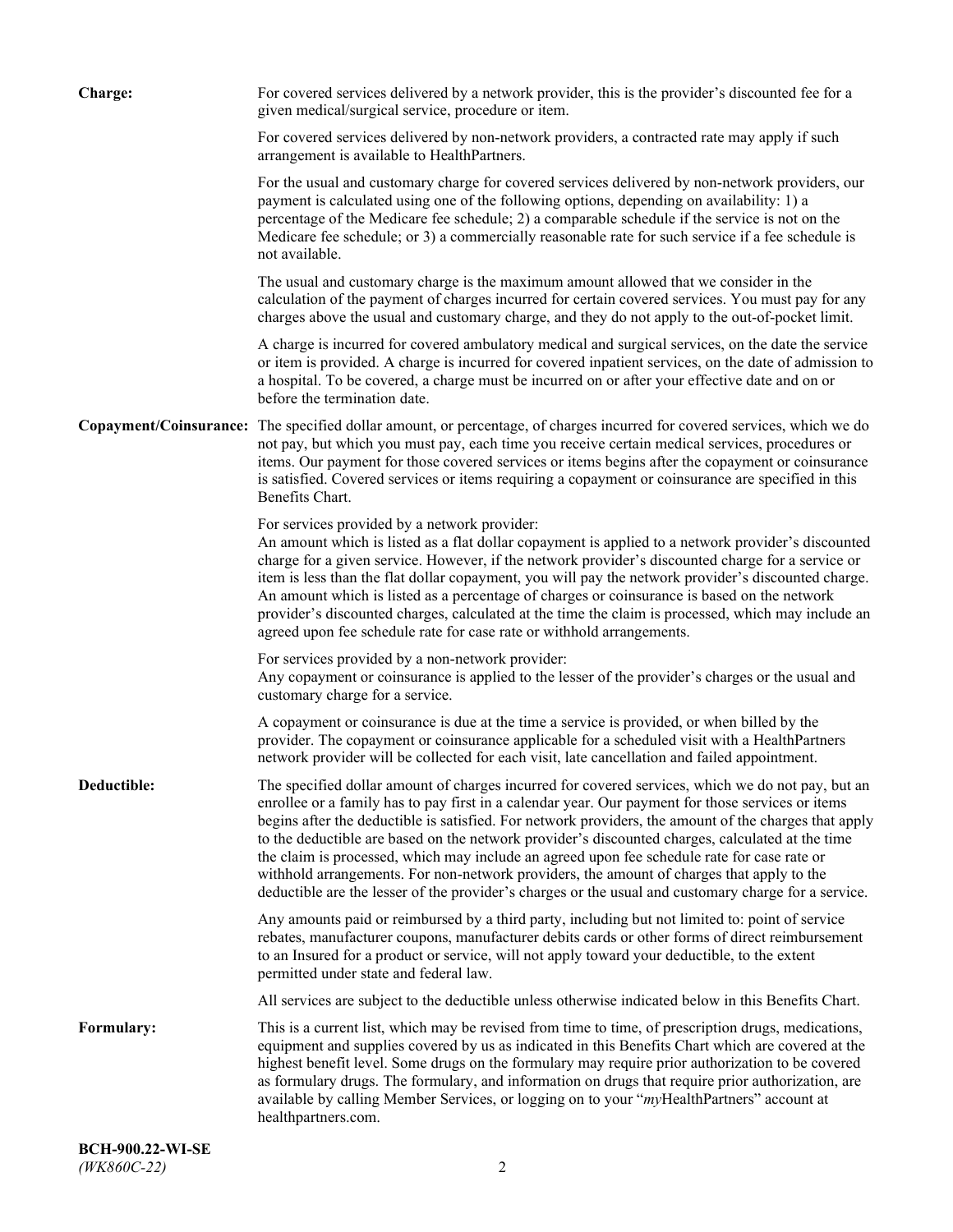| <b>Generic Drug:</b>                       | A prescription drug, approved by the Food and Drug Administration (FDA), that the FDA has<br>determined is comparable to a brand name drug product in dosage form, strength, route of<br>administration, quality, intended use and documented bioequivalence. Generally, generic drugs<br>cost less than brand name drugs. Some brand name drugs may be covered at the generic drug<br>benefit level if this is indicated on the formulary.                                                                                           |
|--------------------------------------------|---------------------------------------------------------------------------------------------------------------------------------------------------------------------------------------------------------------------------------------------------------------------------------------------------------------------------------------------------------------------------------------------------------------------------------------------------------------------------------------------------------------------------------------|
| <b>Lifetime Maximum</b><br><b>Benefit:</b> | The specified coverage limit actually paid by us for services and/or charges incurred by you for any<br>given procedure or diagnosis. Payment of benefits under this Benefits Chart ceases when that lifetime<br>maximum benefit is reached. You have to pay for any subsequent charges.                                                                                                                                                                                                                                              |
| <b>Non-Formulary Drug:</b>                 | This is a prescription drug, approved by the Food and Drug Administration (FDA), that is not on<br>the formulary, is medically necessary and is not investigative or experimental or otherwise<br>excluded under the Certificate.                                                                                                                                                                                                                                                                                                     |
| <b>Out-of-Pocket Expenses:</b>             | You pay the specified copayments/coinsurance and deductibles applicable for particular services,<br>subject to the out-of-pocket limit described below. These amounts are in addition to the monthly<br>premium payments.                                                                                                                                                                                                                                                                                                             |
| <b>Out-of-Pocket Limit:</b>                | You pay the copayments/coinsurance and deductibles for covered services, to the individual or<br>family out-of-pocket limit. Thereafter we cover 100% of the charges incurred for all other covered<br>services, for the rest of the calendar year. You pay amounts greater than the out-of-pocket limit if<br>you exceed any lifetime maximum benefit or any visit or day limits.                                                                                                                                                    |
|                                            | Non-Network Benefits above the usual and customary charge (see definition of charge above) do<br>not apply to the out-of-pocket limit.                                                                                                                                                                                                                                                                                                                                                                                                |
|                                            | Non-Network Benefits for transplant surgery do not apply to the out-of-pocket limit.                                                                                                                                                                                                                                                                                                                                                                                                                                                  |
|                                            | Any amounts paid or reimbursed by a third party, including but not limited to: point of service<br>rebates, manufacturer coupons, manufacturer debit cards or other forms of direct reimbursement to<br>an Insured for a product or service, will not apply as an out-of-pocket expense, to the extent<br>permitted under state and federal law.                                                                                                                                                                                      |
|                                            | You are responsible to keep track of the out-of-pocket expenses. Contact Member Services for<br>assistance in determining the amount paid by the enrollee for specific eligible services received.<br>Claims for reimbursement under the out-of-pocket limit provisions are subject to the same time<br>limits and provisions described under the "Claims Provisions" section of the Certificate.                                                                                                                                     |
| <b>Specialty Drug List:</b>                | This is a current list, which may be revised from time to time, of prescription drugs, medications,<br>equipment and supplies, which are typically bio-pharmaceuticals. The purpose of a specialty drug<br>list is to facilitate enhanced monitoring of complex therapies used to treat specific conditions.<br>Specialty drugs are covered by us as indicated in this Benefits Chart. The specialty drug list is<br>available by calling Member Services, or logging on to your "myHealthPartners" account at<br>healthpartners.com. |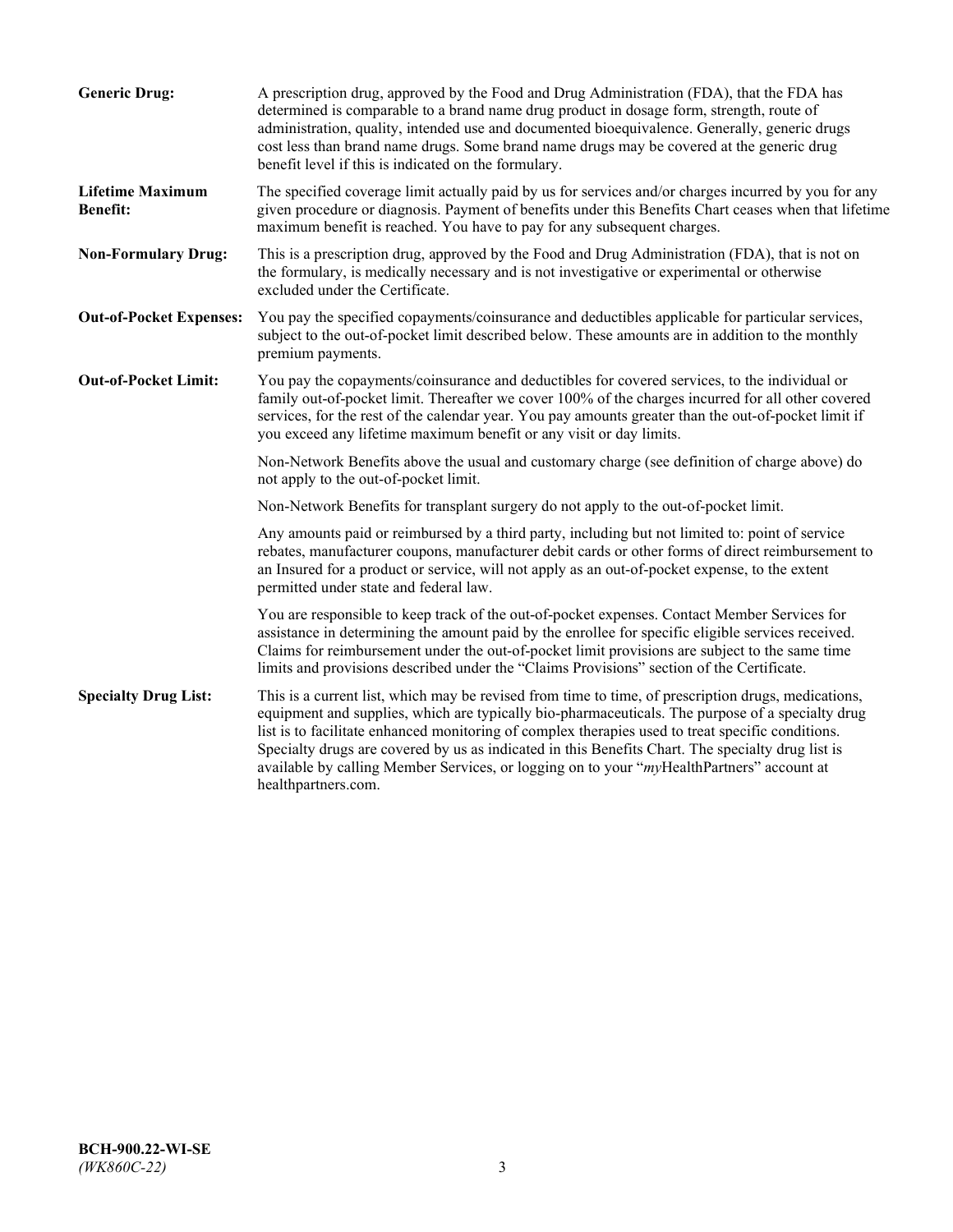## **DEDUCTIBLES AND OUT-OF-POCKET LIMITS**

## **Individual calendar year deductible (applies to an employee enrolled for single coverage)**

| Network Benefits | <b>Non-Network Benefits</b> |
|------------------|-----------------------------|
| \$2,500          | \$10,000                    |

## **Family calendar year deductible (applies to an employee and dependents enrolled for family coverage)**

| <b>Network Benefits</b> | <b>Non-Network Benefits</b> |
|-------------------------|-----------------------------|
| \$5,000                 | \$20,000                    |

Separate deductibles must be satisfied under the Network Benefits and Non-Network Benefits.

Any amounts paid or reimbursed by a third party, including but not limited to: point of service rebates, manufacturer coupons, manufacturer debits cards or other forms of direct reimbursement to an Insured for a product or service, will not apply toward your deductible, to the extent permitted under state and federal law.

## **Individual calendar year out-of-pocket limit (applies to an employee enrolled for single coverage)**

| <b>Network Benefits</b> | <b>Non-Network Benefits</b> |
|-------------------------|-----------------------------|
| \$2,800                 | \$30,000                    |

## **Family calendar year out-of-pocket limit (applies to an employee and dependents enrolled for family coverage)**

| <b>Network Benefits</b> | <b>Non-Network Benefits</b> |
|-------------------------|-----------------------------|
| \$5,600                 | \$60,000                    |

Separate Out-of-Pocket Limits must be satisfied under Network Benefits and Non-Network Benefits.

Non-Network Benefits above the usual and customary charge will not apply to the individual or family Out-of-Pocket Limit.

Non-Network Benefits for transplant surgery do not apply to the Out-of-Pocket Limit.

Any amounts paid or reimbursed by a third party, including but not limited to: point of service rebates, manufacturer coupons, manufacturer debit cards or other forms of direct reimbursement to an Insured for a product or service, will not apply as an out-of-pocket expense, to the extent permitted under state and federal law.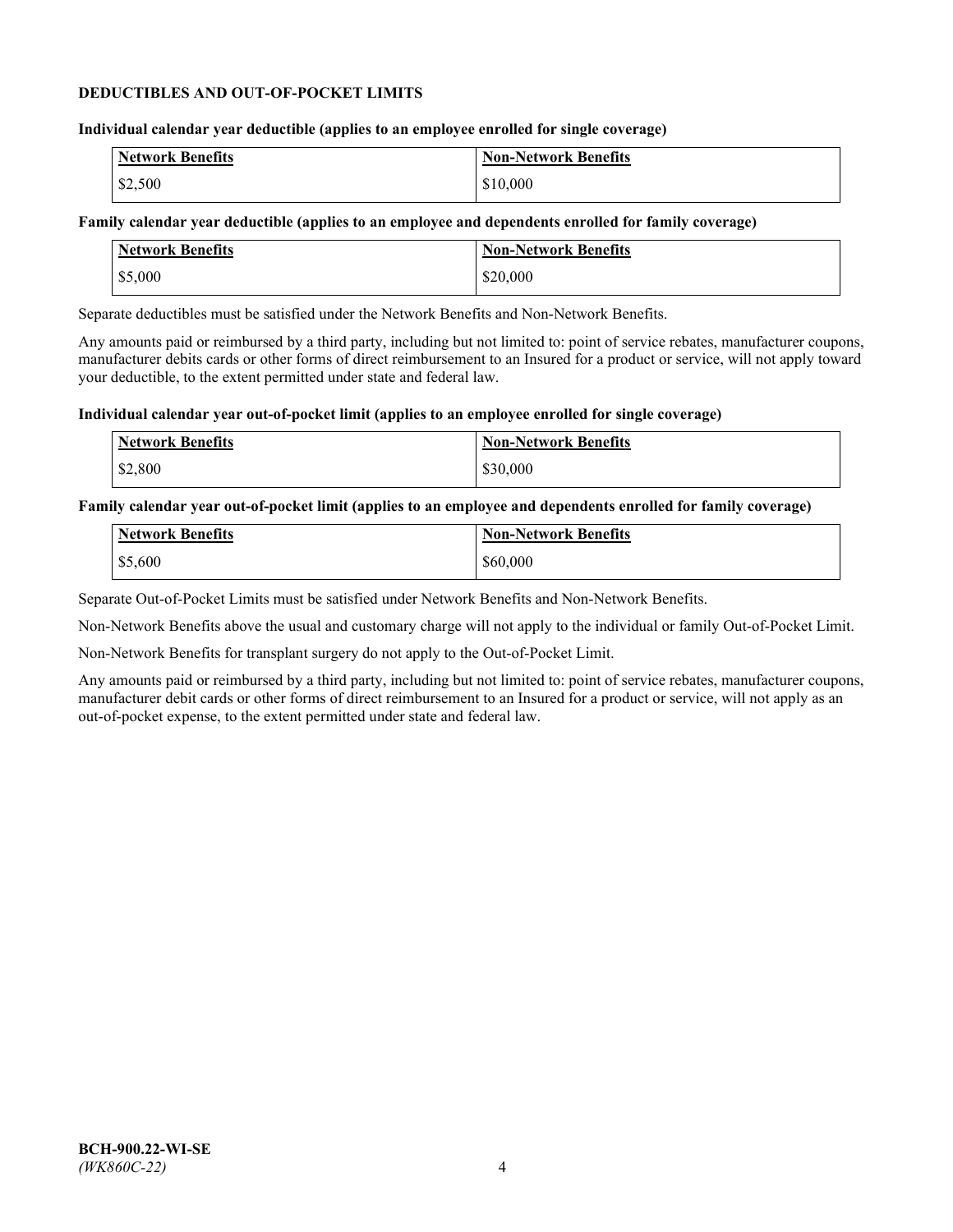# **AMBULANCE AND MEDICAL TRANSPORTATION**

# **Covered Services:**

We cover ambulance and medical transportation for medical emergencies.

We also cover medically necessary, non-emergency transportation if it meets our medical coverage criteria. Covered services and supplies are based on established medical policies, which are subject to periodic review and modification by the medical directors. These medical policies (medical coverage criteria) and applicable prior authorization requirements are available by calling Member Services, or logging on to your "*my*HealthPartners" account a[t healthpartners.com.](https://www.healthpartners.com/hp/index.html)

| <b>Network Benefits</b>       | <b>Non-Network Benefits</b> |
|-------------------------------|-----------------------------|
| 100% of the charges incurred. | See Network Benefits.       |

## **Not Covered:**

See "Services Not Covered" in the Certificate.

# **AUTISM SERVICES**

# **Covered Services:**

We cover prior authorized evidence-based intensive-level and nonintensive-level treatment of autism spectrum disorders (autism disorder, Asperger's syndrome or pervasive development disorder not otherwise specified).

Covered services are based on established medical policies, which are subject to periodic review and modification by the medical directors. These medical policies (medical coverage criteria) are available by calling Member Services, or logging on to your "*my*HealthPartners" account at [healthpartners.com.](https://www.healthpartners.com/hp/index.html)

Your network provider will coordinate the prior authorization process for any autism treatment services. You may call Member Services at 952-883-5000 or toll-free at 800-883-2177 if you have any questions or concerns regarding the authorization process.

Please call Member Services at 952-883-5000 or toll-free at 800-883-2177 to request authorization for autism treatment services from a non-network provider.

**Intensive-level services** for children diagnosed with autism spectrum disorders. Intensive-level services must begin on or after 2 years of age and end before 9 years of age. Intensive-level services, on average, are services provided for more than 20 hours of treatment per week. (The average number of hours a week is calculated over a six-month period.)

| Network Benefits                         | <b>Non-Network Benefits</b>              |
|------------------------------------------|------------------------------------------|
| 100% of the charges incurred.            | 50% of the charges incurred.             |
| Limited to 240 visits per calendar year. | Limited to 240 visits per calendar year. |

The maximum number of visits is combined for Network Benefits and Non-Network Benefits. Visit limits are based on the minimum coverage amounts available at the time of publication. Additional visits may be available if required due to revised minimum coverage amounts being issued by the Office of the Commissioner of Insurance. See our medical coverage criteria for current visit limits.

## **Intensive-level services lifetime maximum benefit**

| Network Benefits                                                     | <b>Non-Network Benefits</b>                                          |
|----------------------------------------------------------------------|----------------------------------------------------------------------|
| 4 years of cumulative services under this plan or any<br>other plan. | 4 years of cumulative services under this plan or any<br>other plan. |

The Lifetime Maximum Benefit is combined for Network Benefits and Non-Network Benefits.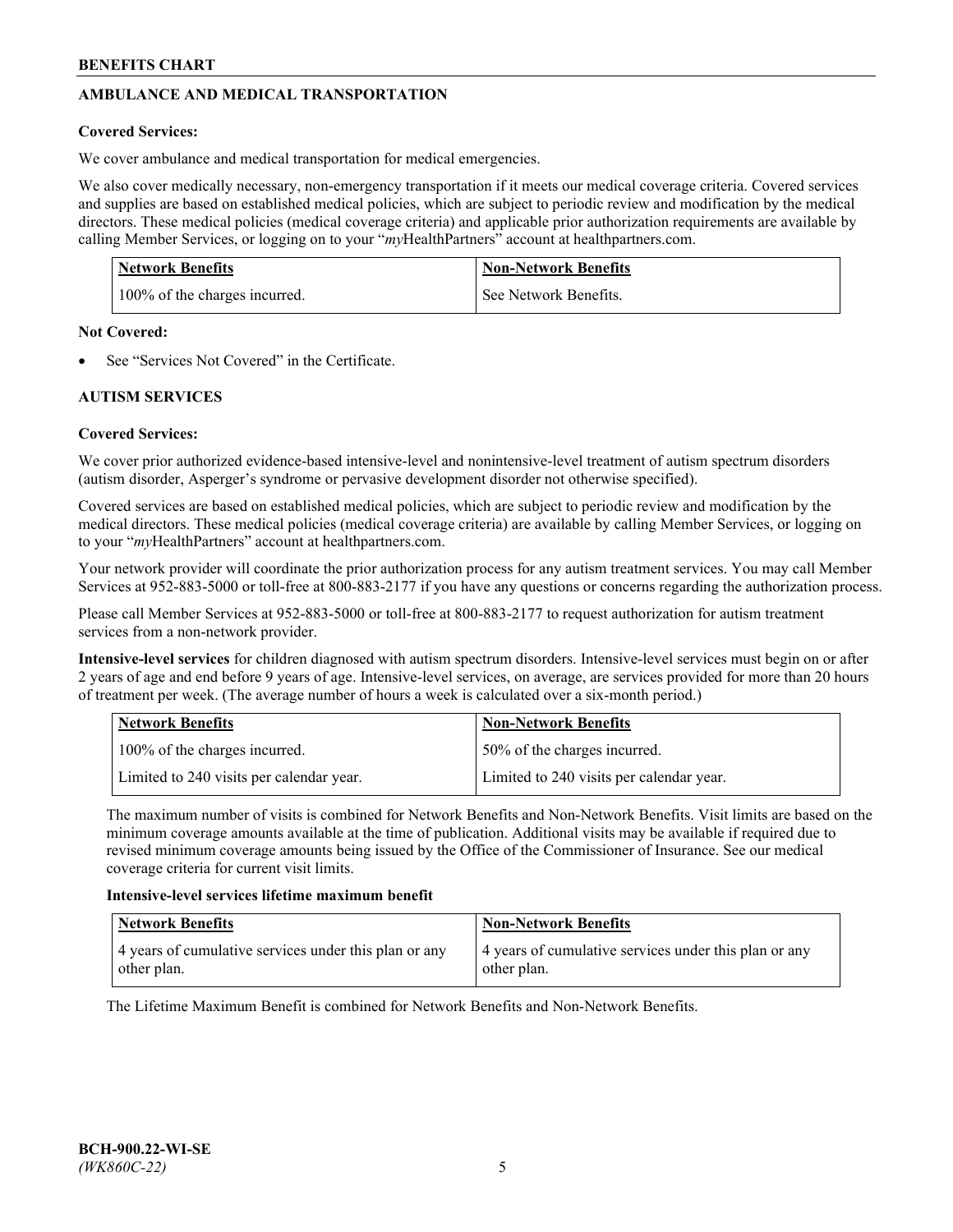**Nonintensive-level services** for Insureds diagnosed with autism spectrum disorders

| Network Benefits                         | <b>Non-Network Benefits</b>              |
|------------------------------------------|------------------------------------------|
| 100% of the charges incurred.            | 150% of the charges incurred.            |
| Limited to 120 visits per calendar year. | Limited to 120 visits per calendar year. |

The maximum number of visits is combined for Network Benefits and Non-Network Benefits. Visit limits are based on the minimum coverage amounts available at the time of publication. Additional visits may be available if required due to revised minimum coverage amounts being issued by the Office of the Commissioner of Insurance. See our medical coverage criteria for current visit limits.

## **Not Covered:**

See "Services Not Covered" in the Certificate.

# **BEHAVIORAL HEALTH SERVICES**

## **Covered Services:**

Covered services are based on established medical policies, which are subject to periodic review and modification by the medical directors. These medical policies (medical coverage criteria) are available by calling Member Services, or logging on to your "*my*HealthPartners" account at [healthpartners.com.](https://www.healthpartners.com/hp/index.html)

**Transitional treatment services:** These are services for the treatment of nervous or mental disorders and substance use disorders which are provided to an Insured in a less restrictive manner than are inpatient hospital services but in a more intensive manner than are outpatient services. Transitional treatment services are services offered by a provider, and certified by the Wisconsin Department of Health Services for each of the following (except the last bulleted item):

- Mental health services for covered adults in a day treatment program.
- Mental health services for covered children in a day hospital treatment program.
- Services for persons with chronic mental illness provided through a community support program.
- Residential treatment programs for covered persons with substance use disorder.
- Substance use disorder services in a day treatment program.
- Services for persons who are experiencing a mental health crisis or who are in a situation likely to turn into a mental health crisis if support is not provided.
- Intensive outpatient programs for the treatment of psychoactive substance use disorders provided in accordance with the patient placement criteria of the American Society of Addiction Medicine.

## **Mental health services**

We cover services for mental health diagnoses as described in the Diagnostic and Statistical Manual of Mental Disorders – Fifth Edition (DSM 5) (most recent edition).

We provide coverage for mental health treatment ordered by a Wisconsin court under a valid court order that is issued on the basis of a behavioral care evaluation performed by a licensed psychiatrist or doctoral level licensed psychologist, which includes a diagnosis and an individual treatment plan for care in the most appropriate, least restrictive environment. We must be given a copy of the court order and the behavioral care evaluation, and the service must be a covered benefit under this plan, and the service must be provided by a network provider, or other provider as required by law.

**Outpatient services:** We cover medically necessary outpatient professional mental health services for evaluation, crisis intervention, and treatment of mental health disorders.

A comprehensive diagnostic assessment will be used as the basis for a determination by a mental health professional, concerning the appropriate treatment and the extent of services required.

Outpatient services we cover for a diagnosed mental health condition include the following:

- Individual, group, family and multi-family therapy.
- Medication management provided by a physician, certified nurse practitioner, or physician's assistant.
- Psychological testing services for the purposes of determining the differential diagnoses and treatment planning for patients currently receiving behavioral health services.
- Partial hospitalization services in a licensed hospital or community mental health center.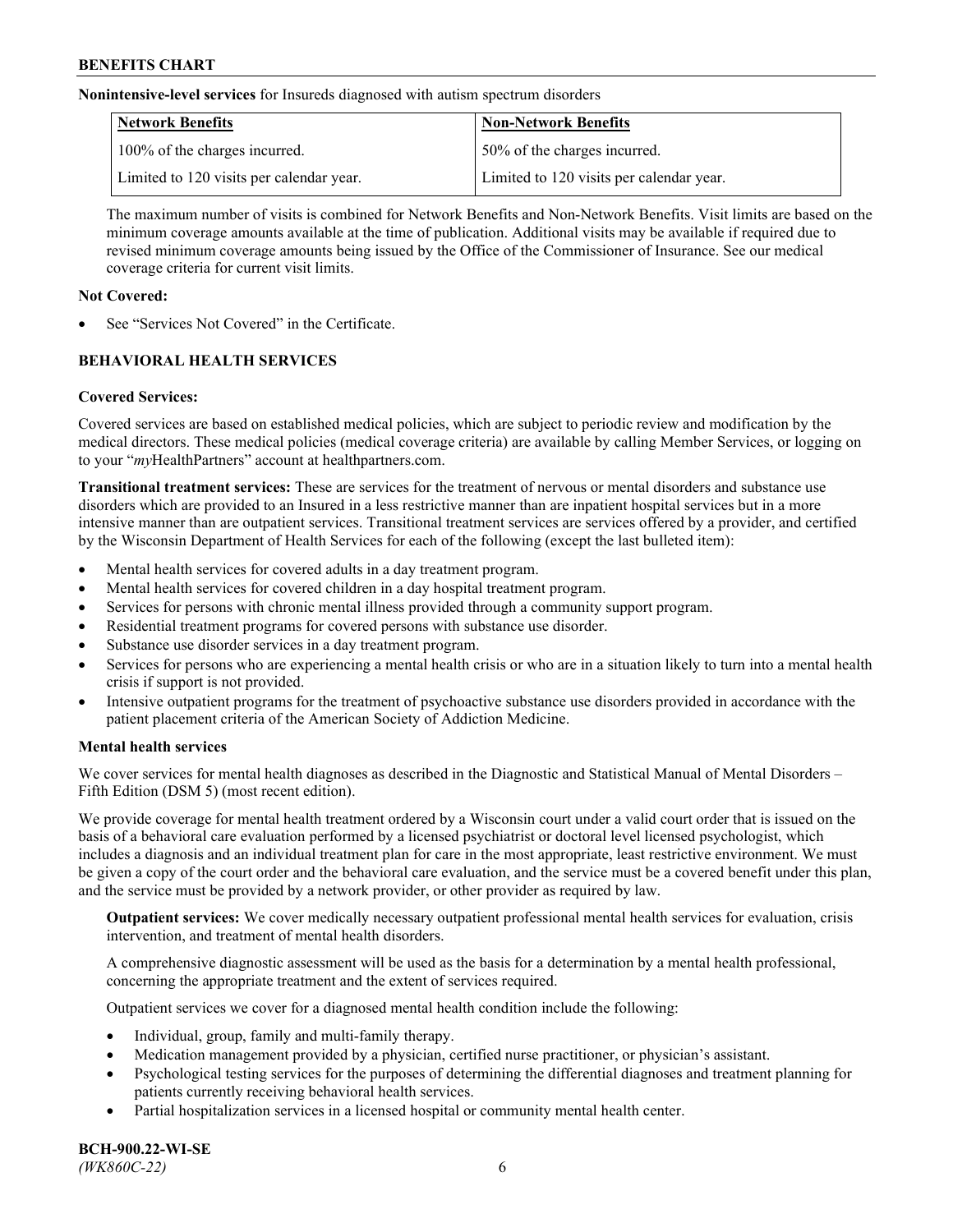- Psychotherapy and nursing services provided in the home if authorized by us.
- Treatment for gender dysphoria.

| <b>Network Benefits</b>       | <b>Non-Network Benefits</b>  |
|-------------------------------|------------------------------|
| 100% of the charges incurred. | 50% of the charges incurred. |

## **Group therapy**

| Network Benefits              | Non-Network Benefits          |
|-------------------------------|-------------------------------|
| 100% of the charges incurred. | 150% of the charges incurred. |

## **Inpatient services, including mental health residential treatment services:** We cover the following:

- Medically necessary inpatient services in a hospital and professional services for treatment of mental health disorders. Medical stabilization is covered under inpatient hospital services in the "Hospital and Skilled Nursing Facility Services" section.
- Medically necessary mental health residential treatment services. This care must be authorized by us and provided by a hospital or residential behavioral health treatment facility licensed by the local state or Department of Health and Human Services. Services not covered under this benefit include halfway houses, group homes, extended care facilities, shelter services, correctional services, detention services, transitional services, group residential services, foster care services and wilderness programs.

| <b>Network Benefits</b>       | Non-Network Benefits         |
|-------------------------------|------------------------------|
| 100% of the charges incurred. | 50% of the charges incurred. |

**Transitional treatment services:** We cover transitional treatment services described above for treatment of mental and nervous disorders.

| <b>Network Benefits</b>       | Non-Network Benefits         |
|-------------------------------|------------------------------|
| 100% of the charges incurred. | 50% of the charges incurred. |

#### **Substance use disorder treatment services**

We cover medically necessary services for assessments by a licensed alcohol and drug counselor and treatment of substance use disorders as defined in the latest edition of the DSM 5.

**Outpatient services:** We cover medically necessary outpatient professional services for diagnosis and treatment of substance use disorders. Substance use disorder treatment services must be provided by a program licensed by the local Department of Health Services.Outpatient services we cover for a diagnosed substance use disorder include the following:

- Individual, group, family, and multi-family therapy provided in an office setting.
- Opiate replacement therapy including methadone and buprenorphine treatment.

| Network Benefits              | Non-Network Benefits         |
|-------------------------------|------------------------------|
| 100% of the charges incurred. | 50% of the charges incurred. |

**Inpatient services:** We cover the following:

- Medically necessary inpatient services in a hospital or a licensed residential primary treatment center.
- Services provided in a hospital that is licensed by the local state and accredited by Medicare.
- Detoxification services in a hospital or community detoxification facility if it is licensed by the local Department of Health Services.

| Network Benefits              | <b>Non-Network Benefits</b>  |
|-------------------------------|------------------------------|
| 100% of the charges incurred. | 50% of the charges incurred. |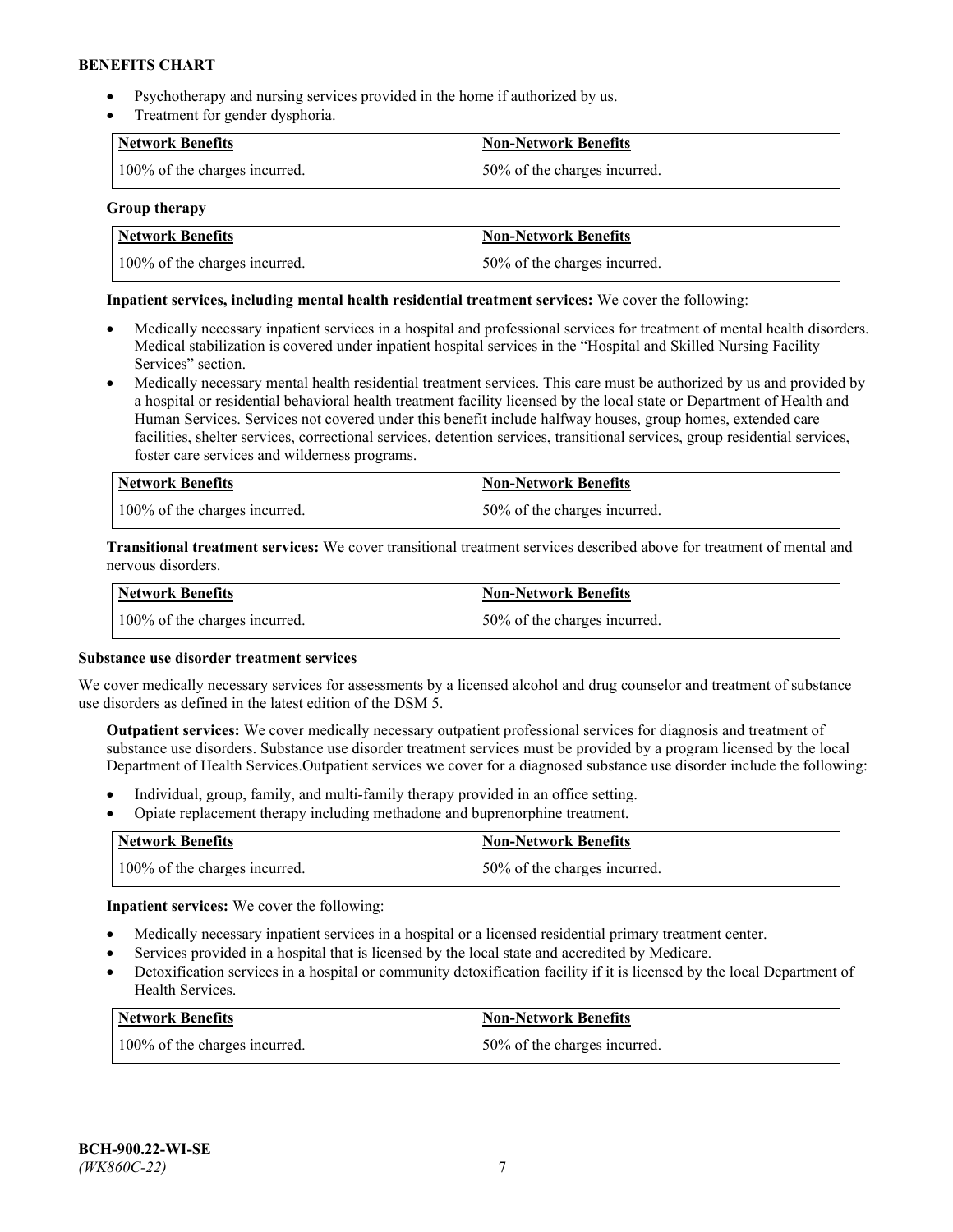**Transitional treatment services:** We cover transitional treatment services described above for treatment of substance use disorders.

| Network Benefits              | Non-Network Benefits          |
|-------------------------------|-------------------------------|
| 100% of the charges incurred. | 150% of the charges incurred. |

**Out-of-area services for Wisconsin students:** If a dependent child is a student in a school located in Wisconsin, but outside of our service area, we cover mental health and substance use disorder services as required under Wisconsin Statute 609.655.

- The student may have a clinical assessment from a local, non-network mental health or substance use disorder treatment provider at the network benefit level when prior authorized by us.
- If outpatient services are recommended in the clinical assessment, five outpatient visits from a non-network provider will be covered at the network benefit level.
- Our Medical Director will determine the need for continuing treatment by the non-network provider; additional visits may be approved.
- Coverage for the outpatient services will not be provided if the recommended treatment would keep the student from attending school on a regular basis or if the student is no longer attending the school full-time.

This benefit is subject to the limitations shown in this "Behavioral Health Services" section.

| Network Benefits              | Non-Network Benefits |
|-------------------------------|----------------------|
| 100% of the charges incurred. | Not applicable.      |

A dependent child enrolled in a school outside of the state of Wisconsin is not eligible for this benefit.

## **Not Covered:**

See "Services Not Covered" in the Certificate.

## **CHIROPRACTIC SERVICES**

## **Covered Services:**

We cover chiropractic services for rehabilitative care. Chiropractic services are adjustments to any abnormal articulations of the human body, especially those of the spinal column, for the purpose of giving freedom of action to impinged nerves that may cause pain or deranged function.

Massage therapy which is performed in conjunction with other treatment/modalities by a chiropractor, is part of a prescribed treatment plan and is not billed separately is covered.

| Network Benefits              | <b>Non-Network Benefits</b>   |
|-------------------------------|-------------------------------|
| 100% of the charges incurred. | 150% of the charges incurred. |

#### **Not Covered:**

- Massage therapy for the purpose of comfort or convenience of the Insured.
- See "Services Not Covered" in the Certificate.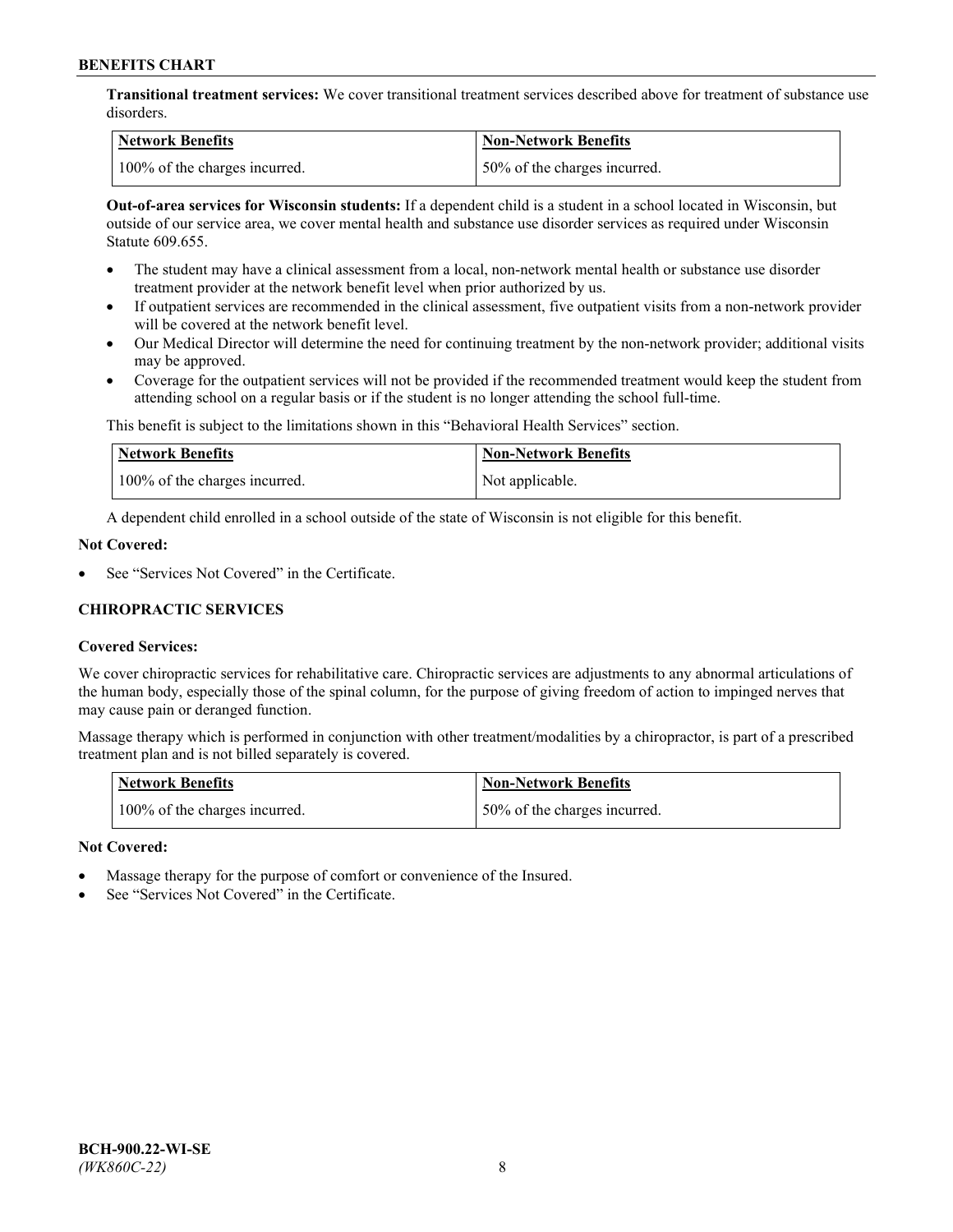# **CLINICAL TRIALS**

## **Covered Services:**

We cover certain routine services if you participate in a Phase I, Phase II, Phase III or Phase IV approved clinical trial that is conducted in relation to the prevention, detection, or treatment of cancer or other life-threatening disease or condition as defined in the Affordable Care Act. Approved clinical trials include (1) federally funded trials when the study or investigation is approved or funded by any of the federal agencies defined in the Public Health Services Act, section 2709 (d) (1) (A); (2) the study or investigation is conducted under an investigational new drug application reviewed by the Food and Drug Administration; and (3) the study or investigation is a drug trial that is exempt from having such an investigational new drug application. We cover routine patient costs for services that would be eligible under the Certificate and this Benefits Chart if the service were provided outside of a clinical trial.

| <b>Network Benefits</b>                                 | <b>Non-Network Benefits</b>                           |
|---------------------------------------------------------|-------------------------------------------------------|
| Coverage level is same as corresponding Network         | Coverage level is same as corresponding               |
| Benefits, depending on type of service provided such as | Non-Network Benefits, depending on type of service    |
| Office Visits for Illness or Injury, Inpatient or       | provided such as Office Visits for Illness or Injury, |
| Outpatient Hospital Services.                           | Inpatient or Outpatient Hospital Services.            |

## **Not Covered:**

- The investigative or experimental item, device or service itself.
- Items or services that are provided solely to satisfy data collection and analysis needs and that are not used in the direct clinical management of the patient.
- A service that is clearly inconsistent with widely accepted and established standards of care for a particular diagnosis.
- See "Services Not Covered" in the Certificate.

# **DENTAL SERVICES**

## **Covered Services:**

We cover services as described below.

**Accidental dental services:** We cover dentally necessary services to treat and restore damage done to sound, natural, unrestored teeth as a result of an accidental injury. Coverage is for damage caused by external trauma to face and mouth only, not for cracked or broken teeth, which result from biting or chewing. We cover restorations, root canals, crowns and replacement of teeth lost that are directly related to the accident in which the Insured was involved. We cover initial exam, x-rays and palliative treatment including extractions, and other oral surgical procedures directly related to the accident. Subsequent treatment must be initiated within the specified time-frame and must be directly related to the accident. We do not cover restoration and replacement of teeth that are not "sound and natural" at the time of the accident.

Full mouth rehabilitations to correct occlusion (bite) and malocclusion (misaligned teeth not due to the accident) are not covered.

When an implant-supported dental prosthetic treatment is pursued, the accidental dental benefit will be applied to the prosthetic procedure. Benefits are limited to the amount that would be paid toward the placement of a removable dental prosthetic appliance that could be used in the absence of implant treatment. Care must be provided or pre-authorized by a HealthPartners dentist.

| <b>Network Benefits</b>       | <b>Non-Network Benefits</b>  |
|-------------------------------|------------------------------|
| 100% of the charges incurred. | 50% of the charges incurred. |

For all accidental dental services, treatment and/or restoration must be initiated within six months of the date of the injury. Coverage is limited to the initial course of treatment and/or initial restoration. Services must be provided within 24 months of the date of injury to be covered.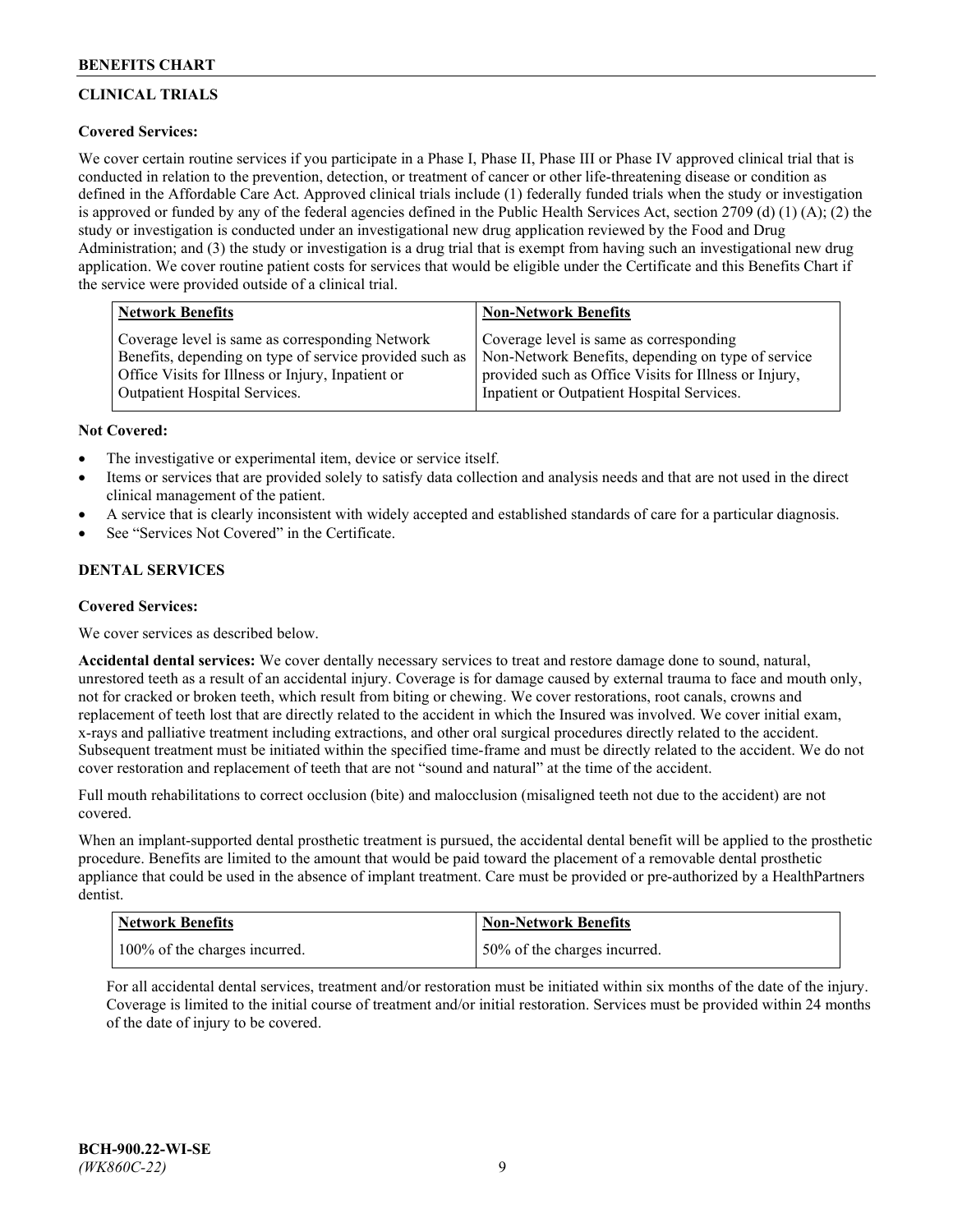# **Medical referral dental services**

**Medically necessary outpatient dental services:** We cover medically necessary outpatient dental services. Coverage is limited to dental services required for treatment of an underlying medical condition, e.g., removal of teeth to complete radiation treatment for cancer of the jaw, cysts and lesions.

| Network Benefits              | <b>Non-Network Benefits</b>  |
|-------------------------------|------------------------------|
| 100% of the charges incurred. | 50% of the charges incurred. |

**Medically necessary hospitalization and anesthesia for dental care:** We cover medically necessary hospitalization for dental care. This is limited to charges incurred by an Insured who: (1) is a child under age 5; (2) is severely disabled; (3) has a medical condition, and requires hospitalization or general anesthesia for dental care treatment; or (4) is a child between ages 5 and 12 and care in dental offices has been attempted unsuccessfully and usual methods of behavior modification have not been successful, or when extensive amounts of restorative care, exceeding four appointments, are required. Coverage is limited to facility and anesthesia charges. Oral surgeon/dentist professional fees are not covered. The following are examples, though not all-inclusive, of medical conditions which may require hospitalization for dental services: severe asthma, severe airway obstruction or hemophilia. Hospitalization required due to the behavior of the Insured or due to the extent of the dental procedure is not covered.

| Network Benefits              | <b>Non-Network Benefits</b>  |
|-------------------------------|------------------------------|
| 100% of the charges incurred. | 50% of the charges incurred. |

**Medical complications of dental care:** We cover medical complications of dental care. Treatment must be medically necessary care and related to medical complications of non-covered dental care, including complications of the head, neck, or substructures.

| Network Benefits              | Non-Network Benefits         |
|-------------------------------|------------------------------|
| 100% of the charges incurred. | 50% of the charges incurred. |

**Oral surgery:** We cover oral surgery. Coverage is limited to treatment of medical conditions requiring oral surgery, such as treatment of oral neoplasm, non-dental cysts, fracture of the jaws, trauma of the mouth and jaws, and any other oral surgery procedures provided as medically necessary dental services.

| Network Benefits              | <b>Non-Network Benefits</b>   |
|-------------------------------|-------------------------------|
| 100% of the charges incurred. | 150% of the charges incurred. |

**Treatment of cleft lip and cleft palate:** We cover treatment of cleft lip and cleft palate of a dependent child, including orthodontic treatment and oral surgery directly related to the cleft. Dental services which are not required for the treatment of cleft lip or cleft palate are not covered. If a dependent child covered under the Certificate and Benefits Chart is also covered under a dental plan which includes orthodontic services, that dental plan shall be considered primary for the necessary orthodontic services. Oral appliances are subject to the same copayment, conditions and limitations as durable medical equipment.

| <b>Network Benefits</b>                               | <b>Non-Network Benefits</b>                            |
|-------------------------------------------------------|--------------------------------------------------------|
| Coverage level is same as corresponding Network       | Coverage level is same as corresponding                |
| Benefits, depending on type of service provided, such | Non-Network Benefits, depending on type of service     |
| as Office Visits for Illness or Injury, Inpatient or  | provided, such as Office Visits for Illness or Injury, |
| Outpatient Hospital Services.                         | Inpatient or Outpatient Hospital Services.             |

**Treatment of temporomandibular disorder (TMD) and craniomandibular disorder (CMD):** We cover diagnostic procedures, surgical treatment and non-surgical treatment (including intraoral splint therapy devices) for temporomandibular disorder (TMD) and craniomandibular disorder (CMD), which is medically necessary care. Dental services which are not required to directly treat TMD or CMD are not covered.

| <b>Network Benefits</b>       | <b>Non-Network Benefits</b>   |
|-------------------------------|-------------------------------|
| 100% of the charges incurred. | 150% of the charges incurred. |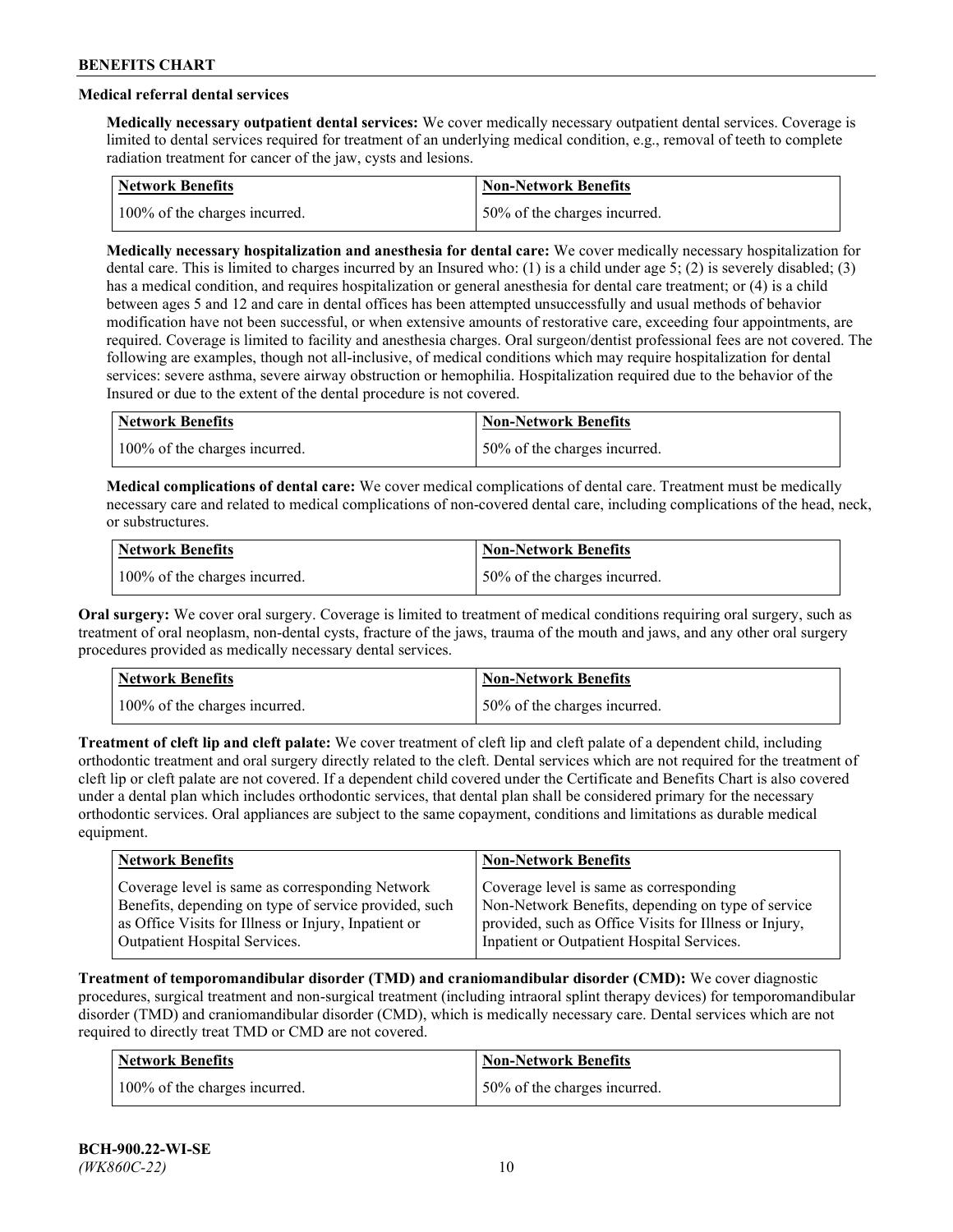# **Not Covered:**

- Dental treatment, procedures or services not listed in this Benefits Chart.
- Accident-related dental services if treatment is: (1) provided to teeth which are not sound and natural; (2) to teeth which have been restored; (3) initiated beyond six months from the date of the injury; (4) received beyond the initial treatment or restoration; or (5) received beyond 24 months from the date of injury.
- Oral surgery to remove wisdom teeth.
- Orthognathic treatment or procedures and all related services.
- See "Services Not Covered" in the Certificate.

## **DIABETES AND HYPERTENSION DISEASE MANAGEMENT PROGRAM**

## **Covered Services:**

If you meet criteria for coverage, you may qualify for the Diabetes and/or Hypertension Disease Management Program.

The program covers group health coaching which focuses on weight loss, exercise, behavior modification and health education through Omada Health.

| <b>Network Benefits</b>                                     | <b>Non-Network Benefits</b> |
|-------------------------------------------------------------|-----------------------------|
| 100% of the charges incurred.<br>Deductible does not apply. | Not applicable.             |

## **Not Covered:**

See "Services Not Covered" in the Certificate.

# **DIABETIC EQUIPMENT AND SUPPLIES**

## **Covered Services:**

We cover physician prescribed medically appropriate and necessary drugs and supplies used in the management and treatment of diabetes for Insureds with gestational, Type I or Type II diabetes including durable diabetic equipment and disposable supplies, as described below.

Certain items are only covered if your condition meets our coverage criteria and obtained through an authorized vendor. For more information on what we cover and any prior authorization requirements, call Member Services or log on to your "*my*HealthPartners" account at [healthpartners.com.](http://www.healthpartners.com/)

Insulin and medications for diabetes are covered as outpatient drugs under the "Prescription Drug Services" section.

**Pumps and pump supplies.** These include diabetic insulin pumps, diabetic infusion pumps and infusion pump supplies such as infusion sets, tubing, connectors and syringe reservoirs.

| <b>Network Benefits</b>                                                                 | <b>Non-Network Benefits</b>  |
|-----------------------------------------------------------------------------------------|------------------------------|
| Pumps received at a pharmacy:<br>100% of the charges incurred.                          | 50% of the charges incurred. |
| Pumps received from a non-pharmacy<br>approved vendor:<br>100% of the charges incurred. |                              |

## **All other durable equipment and diabetic supplies**

Durable Diabetic Equipment and Supplies. These include continuous glucose monitoring system (CGMS), transmitter, sensors and receivers, diabetic blood glucose monitors and control/calibrating solutions (for checking accuracy or testing equipment and test strips).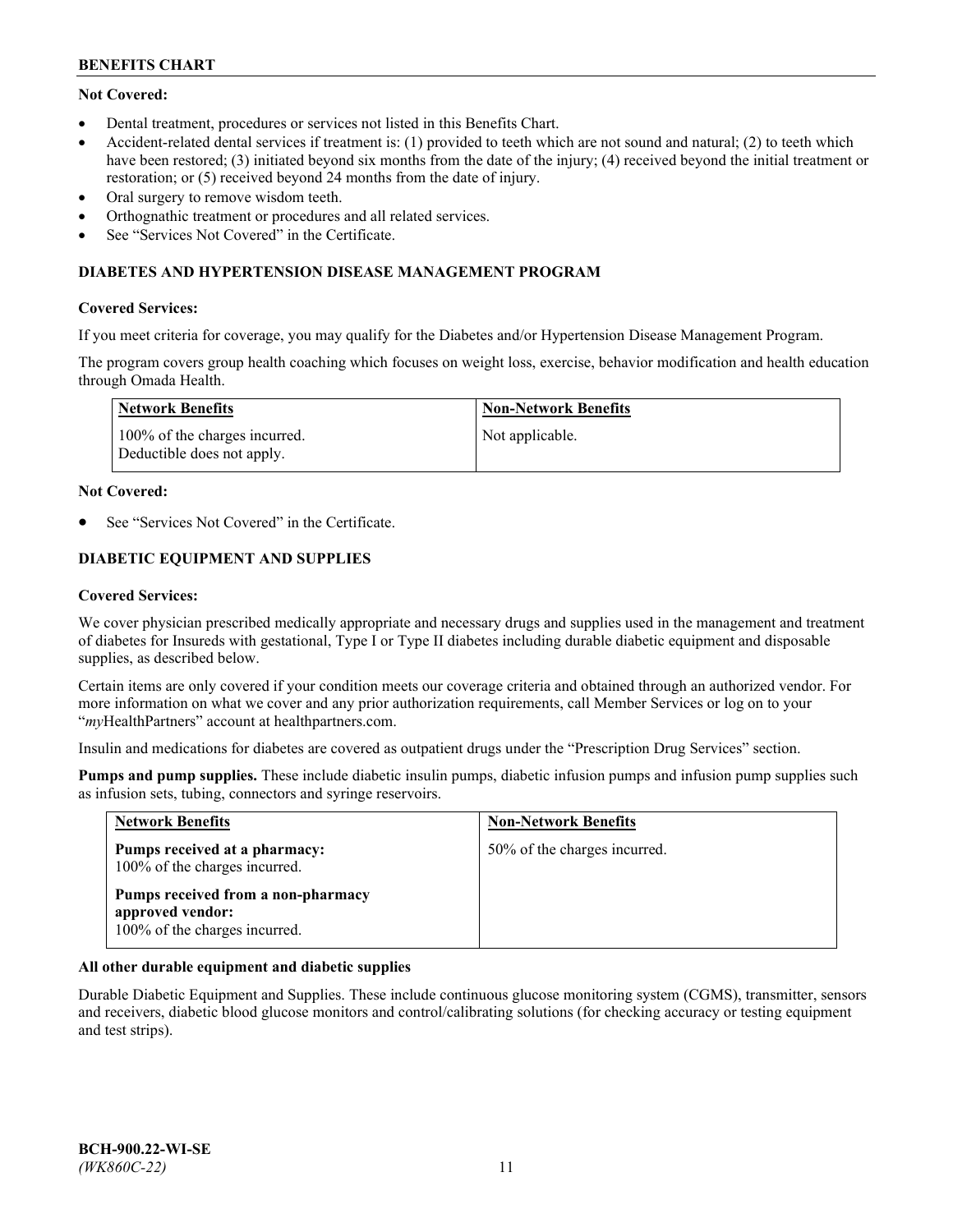Disposable Diabetic Supplies. These are one-time use supplies, including syringes, lancets, lancet devices, blood and urine ketone test strips, and needles.

Certain diabetic supplies and equipment must be purchased at a pharmacy.

| <b>Network Benefits</b>                                                                                               | <b>Non-Network Benefits</b>  |
|-----------------------------------------------------------------------------------------------------------------------|------------------------------|
| If received through a pharmacy:<br>100% of the charges incurred.                                                      | 50% of the charges incurred. |
| If received through a non-pharmacy provider:<br>100% of the charges incurred if purchased from an<br>approved vendor. |                              |

## **Limitations:**

- No more than a 93-day supply of diabetic supplies are covered and dispensed at a time.
- We require that certain diabetic supplies and equipment be purchased at a pharmacy.
- Diabetic supplies and equipment are limited to certain models and brands.
- Durable medical equipment and supplies must be obtained from or repaired by approved vendors.
- Covered services and supplies are based on established medical policies which are subject to periodic review and modification by the medical directors. Our coverage policy for diabetic supplies includes information on our required models and brands. These medical policies (medical coverage criteria) are available by calling Member Services, or logging on to your "myHealthPartners" account at [healthpartners.com.](http://www.healthpartners.com/)

## **Not Covered:**

- Replacement or repair of any covered items, if the items are (i) damaged or destroyed by misuse, abuse or carelessness, (ii) lost; or (iii) stolen.
- Duplicate or similar items.
- Labor and related charges for repair of any covered items which are more than the cost of replacement by an approved vendor.
- Batteries for monitors and equipment.
- Sales tax, mailing, delivery charges, service call charges.
- See "Services Not Covered" in the Certificate.

# **DIAGNOSTIC IMAGING SERVICES**

#### **Covered Services:**

We cover diagnostic imaging, when ordered by a provider and provided in a clinic or outpatient hospital facility.

For Network Benefits, non-emergent, scheduled outpatient Magnetic Resonance Imaging (MRI) and Computed Tomography (CT) must be provided at a designated facility. Your physician or facility will obtain or verify prior authorization for these services, as needed.

We cover services provided in a clinic or outpatient hospital facility. To see the benefit level for inpatient hospital or skilled nursing facility services, see benefits under "Inpatient Hospital and Skilled Nursing Facility Services".

## **Outpatient magnetic resonance imaging (MRI) and computed tomography (CT)**

| <b>Network Benefits</b>       | <b>Non-Network Benefits</b>  |
|-------------------------------|------------------------------|
| 100% of the charges incurred. | 50% of the charges incurred. |

#### **All other outpatient diagnostic imaging services**

#### **Services for illness or injury**

| <b>Network Benefits</b>       | <b>Non-Network Benefits</b>  |
|-------------------------------|------------------------------|
| 100% of the charges incurred. | 50% of the charges incurred. |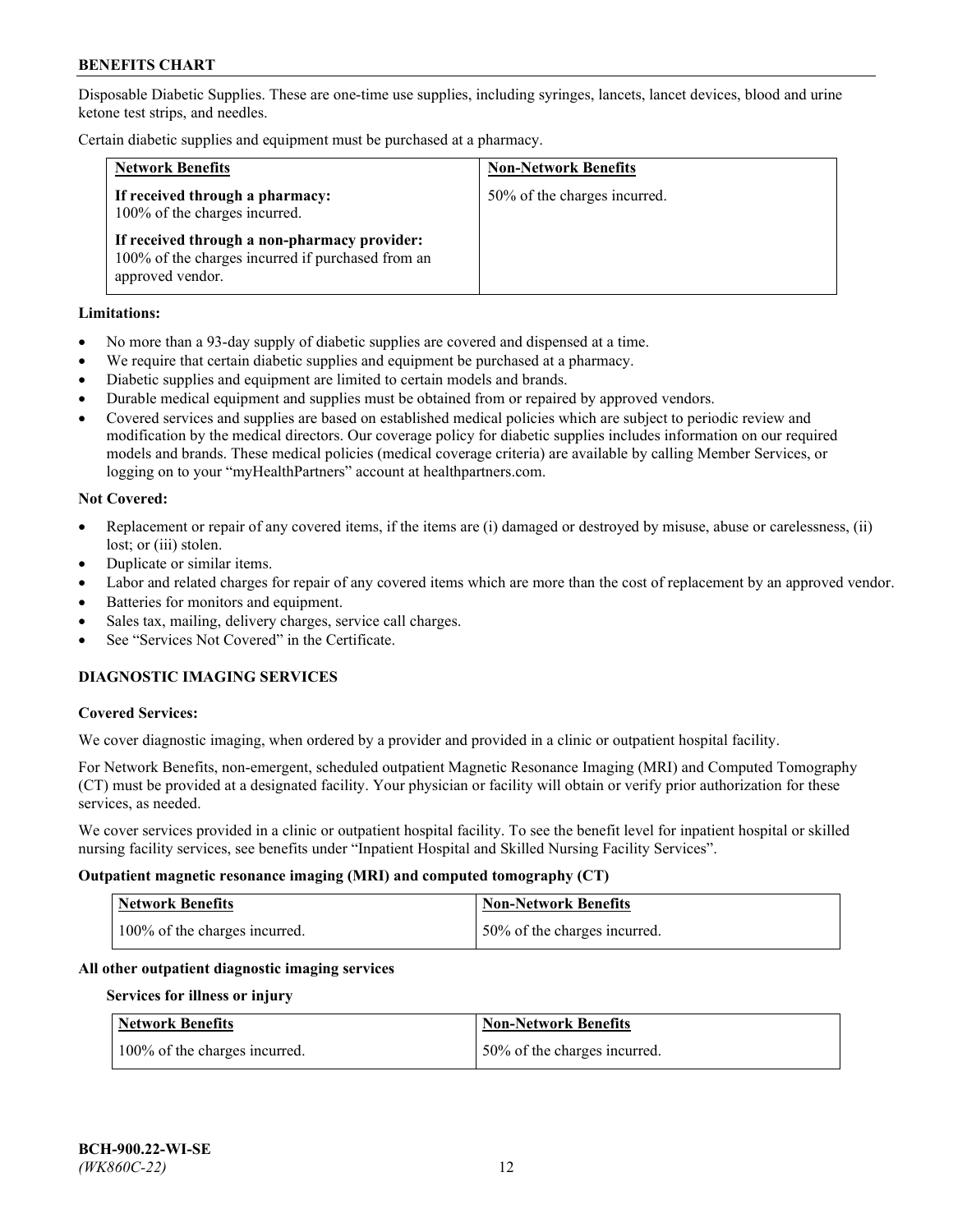## **Preventive services (MRI/CT procedures are not considered preventive)**

Diagnostic imaging services associated with preventive services are covered at the benefit level shown in the "Preventive Services" section of this Benefits Chart.

#### **Not Covered:**

See "Services Not Covered" in the Certificate.

# **DURABLE MEDICAL EQUIPMENT, PROSTHETICS, ORTHOTICS AND SUPPLIES**

#### **Covered Services:**

We cover equipment and services, as described below.

We cover durable medical equipment and services, prosthetics, orthotics and supplies, subject to the limitations below, including certain disposable supplies and enteral feedings.

We cover external hearing aids, cochlear implants, and related treatment prescribed by a physician or by a licensed audiologist for Insureds under 18 years of age who have hearing loss.

We also cover basic hearing aids for Insureds age 18 or older for the correction of a hearing impairment.

Osseointegrated or bone-anchored hearing aids are only covered for Insureds who have hearing loss that is not correctable by any other procedure.

Hearing aids are limited to one basic, standard hearing aid for each ear every three years.

A basic hearing aid is defined as a hearing device that consists of a microphone, amplifier, volume control, battery and receiver, which is up to date using the latest technology. It does not include upgrades above and beyond the functionality of a basic hearing aid, including, but not limited to, hearing improvements for group settings, background noise, Bluetooth/remote control functionality, or extended warranties. Charges for upgrades above the cost of a basic, standard hearing aid are not covered.

Diabetic equipment and supplies are covered under the "Diabetic Equipment and Supplies" section.

#### **Special dietary treatment for phenylketonuria (PKU) if it meets our medical coverage criteria**

| <b>Network Benefits</b>       | <b>Non-Network Benefits</b>  |
|-------------------------------|------------------------------|
| 100% of the charges incurred. | 50% of the charges incurred. |

#### **Oral amino acid based elemental formula if it meets our medical coverage criteria**

| <b>Network Benefits</b>       | Non-Network Benefits         |
|-------------------------------|------------------------------|
| 100% of the charges incurred. | 50% of the charges incurred. |

#### **All other durable medical equipment, prosthetics, orthotics and supplies**

| <b>Network Benefits</b>       | <b>Non-Network Benefits</b>  |
|-------------------------------|------------------------------|
| 100% of the charges incurred. | 50% of the charges incurred. |

#### **Limitations:**

Coverage of durable medical equipment is limited by the following:

- Payment will not exceed the cost of an alternate piece of equipment or service that is effective and medically necessary.
- For prosthetic benefits, other than oral appliances for cleft lip and cleft palate, payment will not exceed the cost of an alternate piece of equipment or service that is effective, medically necessary and enables Insureds to conduct standard activities of daily living.
- We reserve the right to determine if an item will be approved for rental vs. purchase.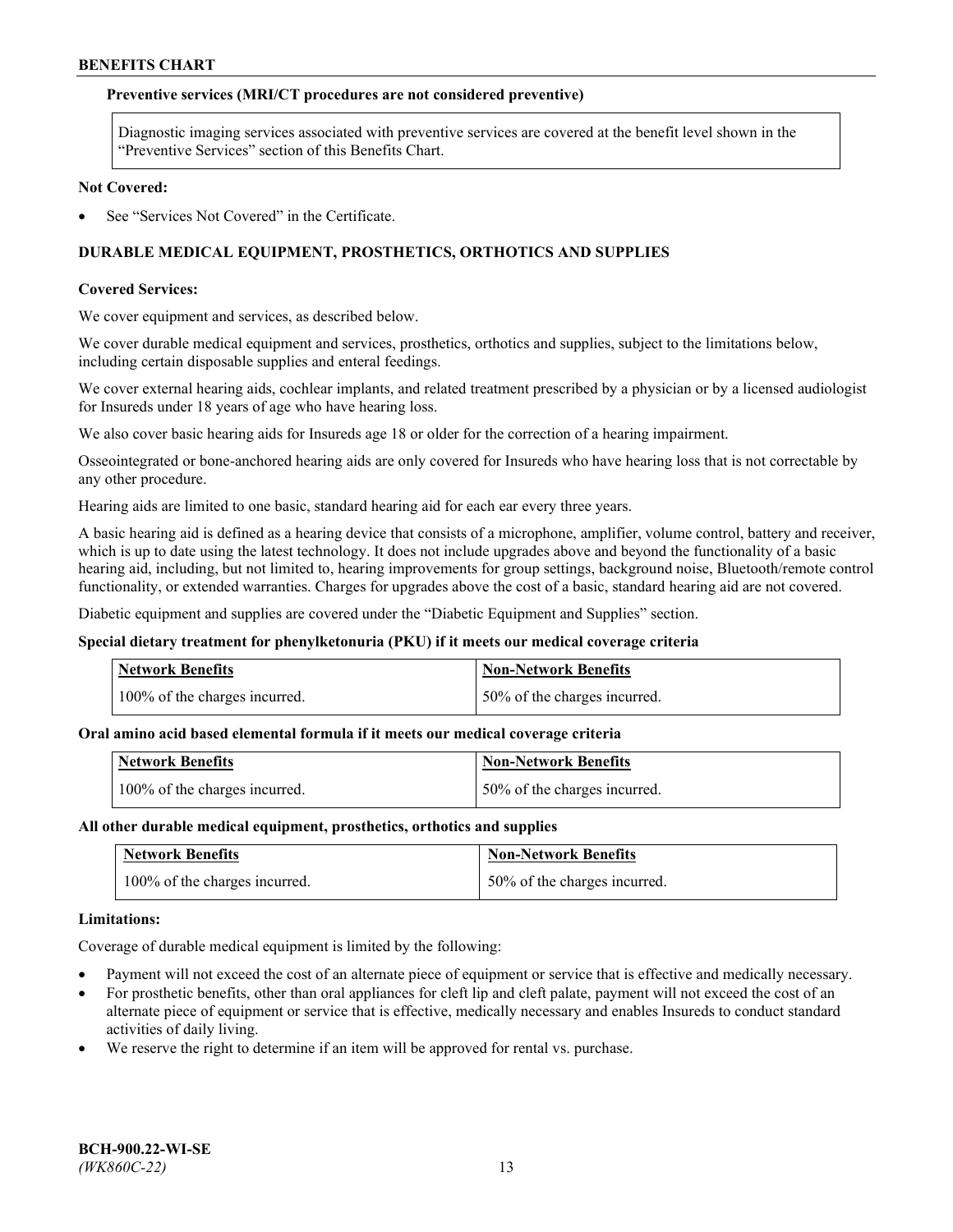- Durable medical equipment and supplies must be obtained from or repaired by approved vendors.
- Covered services and supplies are based on established medical policies which are subject to periodic review and modification by the medical or dental directors. Our medical policy for diabetic supplies includes information on our required models and brands. These medical policies (medical coverage criteria) are available by calling Member Services, or logging on to your "*my*HealthPartners" account a[t healthpartners.com.](http://www.healthpartners.com/)

# **Not Covered:**

Items which are not eligible for coverage include, but are not limited to:

- Replacement or repair of any covered items, if the items are (i) damaged or destroyed by misuse, abuse or carelessness, (ii) lost; or (iii) stolen.
- Duplicate or similar items.
- Labor and related charges for repair of any covered items which are more than the cost of replacement by an approved vendor.
- Sales tax, mailing, delivery charges, service call charges.
- Items which are primarily educational in nature or for hygiene, vocation, comfort, convenience or recreation.
- Communication aids or devices: equipment to create, replace or augment communication abilities including, but not limited to, speech processors, receivers, communication boards, or computer or electronic assisted communication.
- Implantable and osseointegrated or bone-anchored hearing aids and their fitting, except as specifically described in this Benefits Chart. This exclusion does not apply to cochlear implants.
- Eyeglasses, contact lenses and their fitting, measurement and adjustment, except as specifically described in this Benefits Chart.
- Hair prostheses (wigs).
- Household equipment which primarily has customary uses other than medical, such as, but not limited to, exercise cycles, air purifiers, central or unit air conditioners, water purifiers, non-allergenic pillows, mattresses or waterbeds.
- Household fixtures including, but not limited to, escalators or elevators, ramps, swimming pools and saunas.
- Modifications to the structure of the home including, but not limited to, wiring, plumbing or charges for installation of equipment.
- Vehicle, car or van modifications including, but not limited to, hand brakes, hydraulic lifts and car carrier.
- Rental equipment while owned equipment is being repaired by non-contracted vendors, beyond one month rental of medically necessary equipment.
- Other equipment and supplies, including but not limited to assistive devices, that we determine are not eligible for coverage.
- See "Services Not Covered" in the Certificate.

# **EMERGENCY AND URGENTLY NEEDED CARE SERVICES**

## **Covered Services:**

We cover services for emergency care and urgently needed care if the services are otherwise eligible for coverage under the Certificate.

**Urgently needed care.** These are services to treat an unforeseen illness or injury that:

- are required in order to prevent a serious deterioration in your health; and
- cannot be delayed until the next available clinic or office hours.

| <b>Network Benefits</b>       | Non-Network Benefits  |
|-------------------------------|-----------------------|
| 100% of the charges incurred. | See Network Benefits. |

**Emergency care.** These are services to treat:

- the sudden, unexpected onset of illness or injury which, if left untreated or unattended until the next available clinic or office hours, would result in hospitalization; or
- a condition requiring professional health services immediately necessary to preserve life or stabilize health.

Emergency care includes emergency services as defined in Division BB, Title I, Section 102 of the Consolidated Appropriations Act of 2021.

When reviewing claims for coverage of emergency services, our medical director will take into consideration a reasonable layperson's belief that the circumstances required immediate medical care that could not wait until the next working day or next available clinic appointment.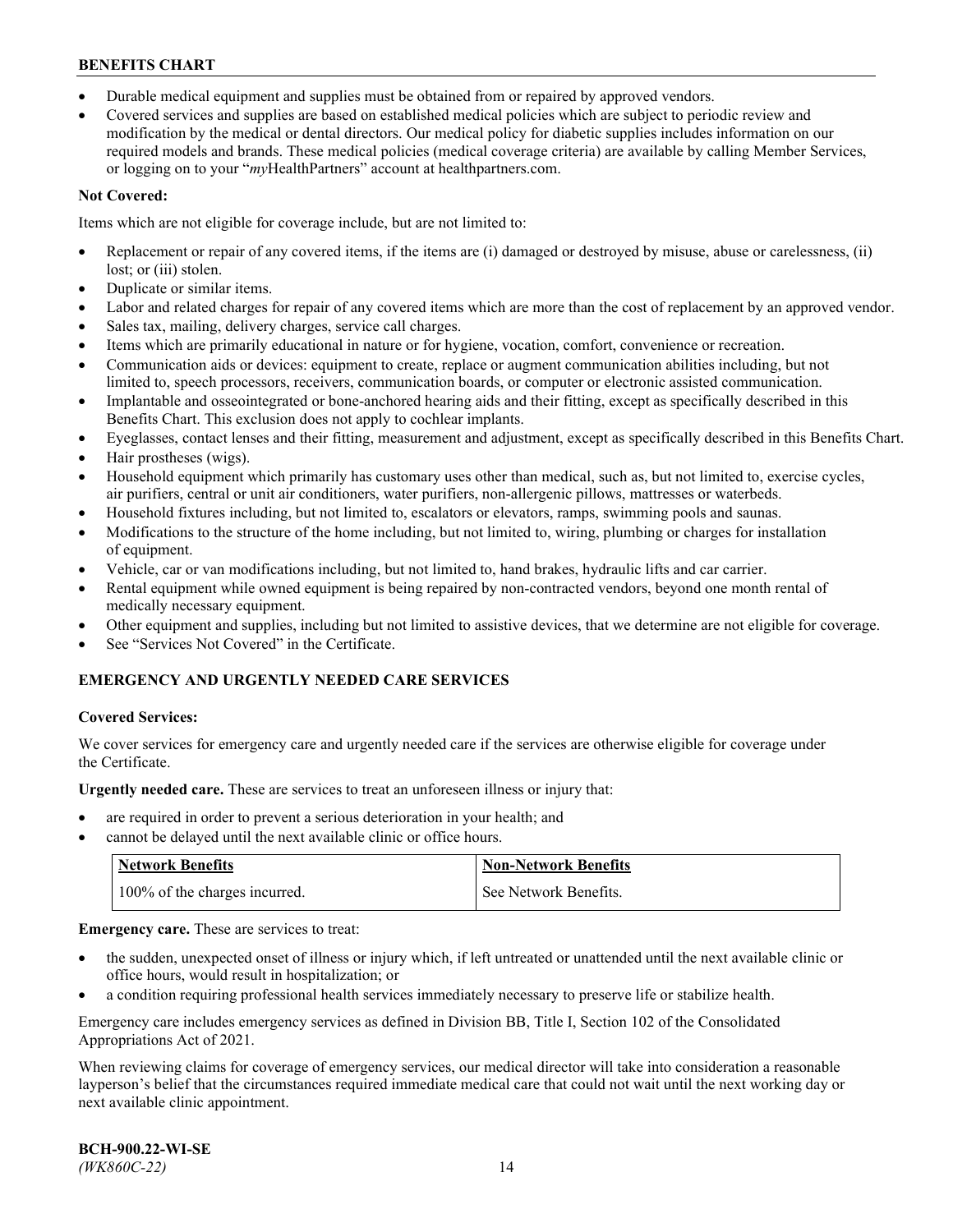## **Emergency care in a hospital emergency room, including professional services of a physician**

| <b>Network Benefits</b>       | <b>Non-Network Benefits</b> |
|-------------------------------|-----------------------------|
| 100% of the charges incurred. | See Network Benefits.       |

## **Inpatient emergency care in a hospital**

| <b>Network Benefits</b>       | <b>Non-Network Benefits</b> |
|-------------------------------|-----------------------------|
| 100% of the charges incurred. | See Network Benefits.       |

## **Not Covered:**

• See "Services Not Covered" in the Certificate.

# **GENE THERAPY**

## **Covered Services:**

We cover gene therapy treatment if it meets our medical coverage criteria.

| <b>Network Benefits</b>                                                                                                                                                                          | <b>Non-Network Benefits</b> |
|--------------------------------------------------------------------------------------------------------------------------------------------------------------------------------------------------|-----------------------------|
| Coverage level is same as corresponding Network<br>Benefits, depending on type of service provided such as<br>Office Visits for Illness or Injury, Inpatient or<br>Outpatient Hospital Services. | No coverage.                |

## **Limitations:**

- Gene therapy must be provided by a designated provider.
- Specific types of gene therapy are limited to therapies and conditions specified in our medical coverage criteria.

## **Not Covered:**

See "Services Not Covered" in the Certificate.

## **HEALTH EDUCATION**

## **Covered Services:**

We cover education for preventive services and education for the management of chronic health problems (such as diabetes).

| <b>Network Benefits</b>                                     | <b>Non-Network Benefits</b>  |
|-------------------------------------------------------------|------------------------------|
| 100% of the charges incurred.<br>Deductible does not apply. | 50% of the charges incurred. |

#### **Not Covered:**

See "Services Not Covered" in the Certificate.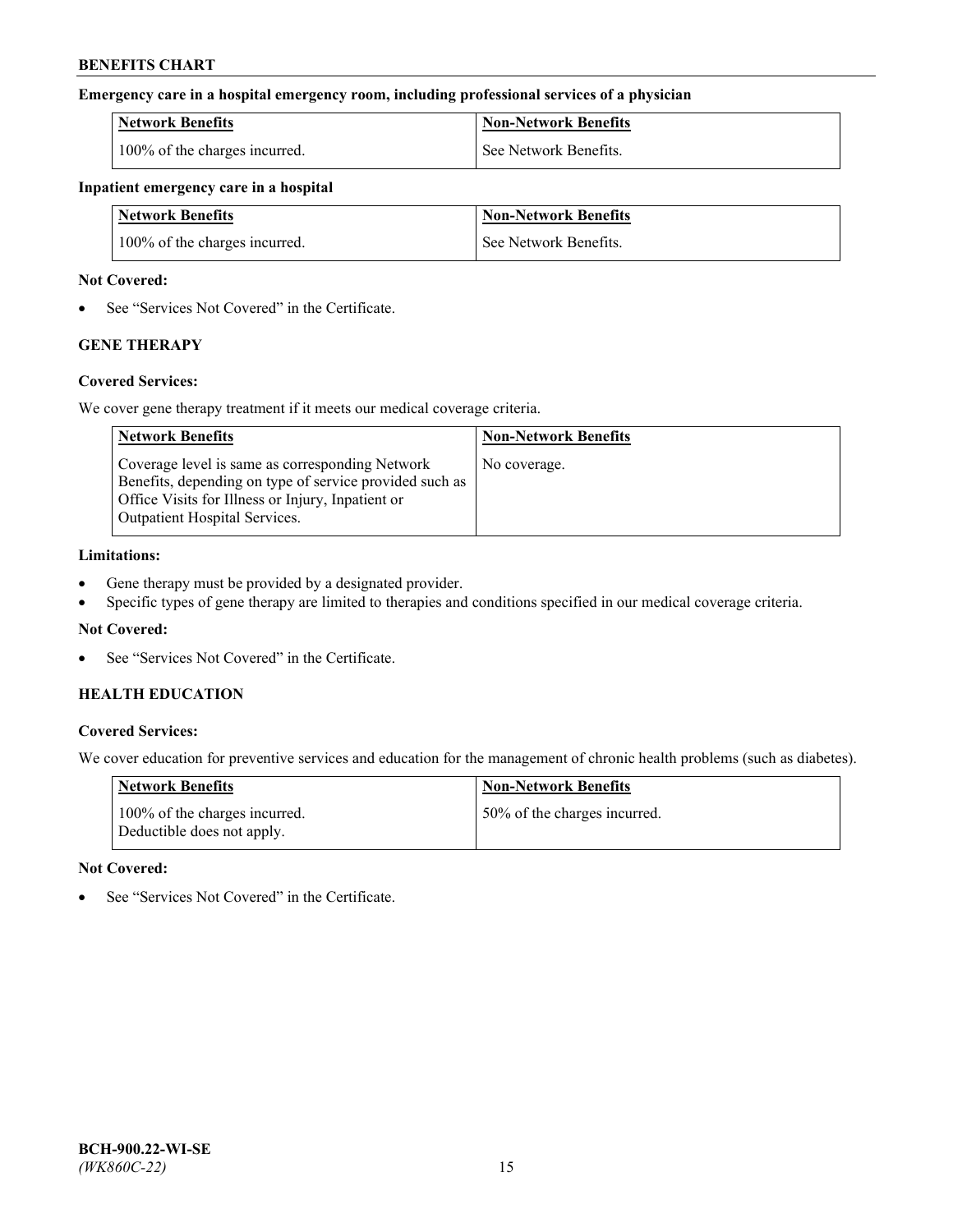# **HOME-BASED COMPREHENSIVE HEALTH RISK ASSESSMENT**

## **Covered Services:**

If you meet our criteria for coverage, you may qualify for our home-based comprehensive health risk assessment program. The program covers a health assessment with a designated nurse practitioner.

| Network Benefits                                            | <b>Non-Network Benefits</b> |
|-------------------------------------------------------------|-----------------------------|
| 100% of the charges incurred.<br>Deductible does not apply. | No coverage.                |

## **Not Covered:**

See "Services Not Covered" in the Certificate.

# **HOME HEALTH SERVICES**

## **Covered Services:**

We cover skilled nursing services, physical therapy, occupational therapy, speech therapy, respiratory therapy and other therapeutic services, non-routine prenatal and postnatal services, routine postnatal well child visits as described in our medical coverage criteria, phototherapy services for newborns, home health aide services and other eligible home health services when provided in your home, if you are homebound (i.e., unable to leave home without considerable effort due to a medical condition). Lack of transportation does not constitute homebound status. For phototherapy services for newborns and high risk prenatal services, supplies and equipment are included.

We cover total parenteral nutrition/intravenous ("TPN/IV") therapy, equipment, supplies and drugs in connection with IV therapy. IV line care kits are covered under Durable Medical Equipment.

We cover palliative care benefits. Palliative care includes symptom management, education and establishing goals of care. We waive the requirement that you be homebound for a limited number of home visits for palliative care (as shown in this Benefits Chart), if you have a life-threatening, non-curable condition which has a prognosis of survival of two years or less. Additional palliative care visits are eligible under the home health services benefit if you are homebound and meet all other requirements defined in this section.

You do not need to be homebound to receive total parenteral nutrition/intravenous ("TPN/IV") therapy.

Home health services are eligible and covered only when:

- medically necessary; and
- provided as rehabilitative care, terminal care or maternity care; and
- ordered by a physician, and included in the written home care plan.

## **Physical therapy, occupational therapy, speech therapy, respiratory therapy, home health aide services and palliative care**

| Network Benefits              | <b>Non-Network Benefits</b>  |
|-------------------------------|------------------------------|
| 100% of the charges incurred. | 50% of the charges incurred. |

**TPN/IV therapy, skilled nursing services, non-routine prenatal/postnatal services, and phototherapy**

| <b>Network Benefits</b>       | <b>Non-Network Benefits</b>  |
|-------------------------------|------------------------------|
| 100% of the charges incurred. | 50% of the charges incurred. |

Each 24-hour visit (or shifts up to 24-hour visits) equals one visit and counts toward the Maximum visits for all other services shown below. Any visit that lasts less than 24 hours regardless of the length of the visit, will count as one visit toward the Maximum visits for all other services shown below. All visits must be medically necessary and benefit eligible.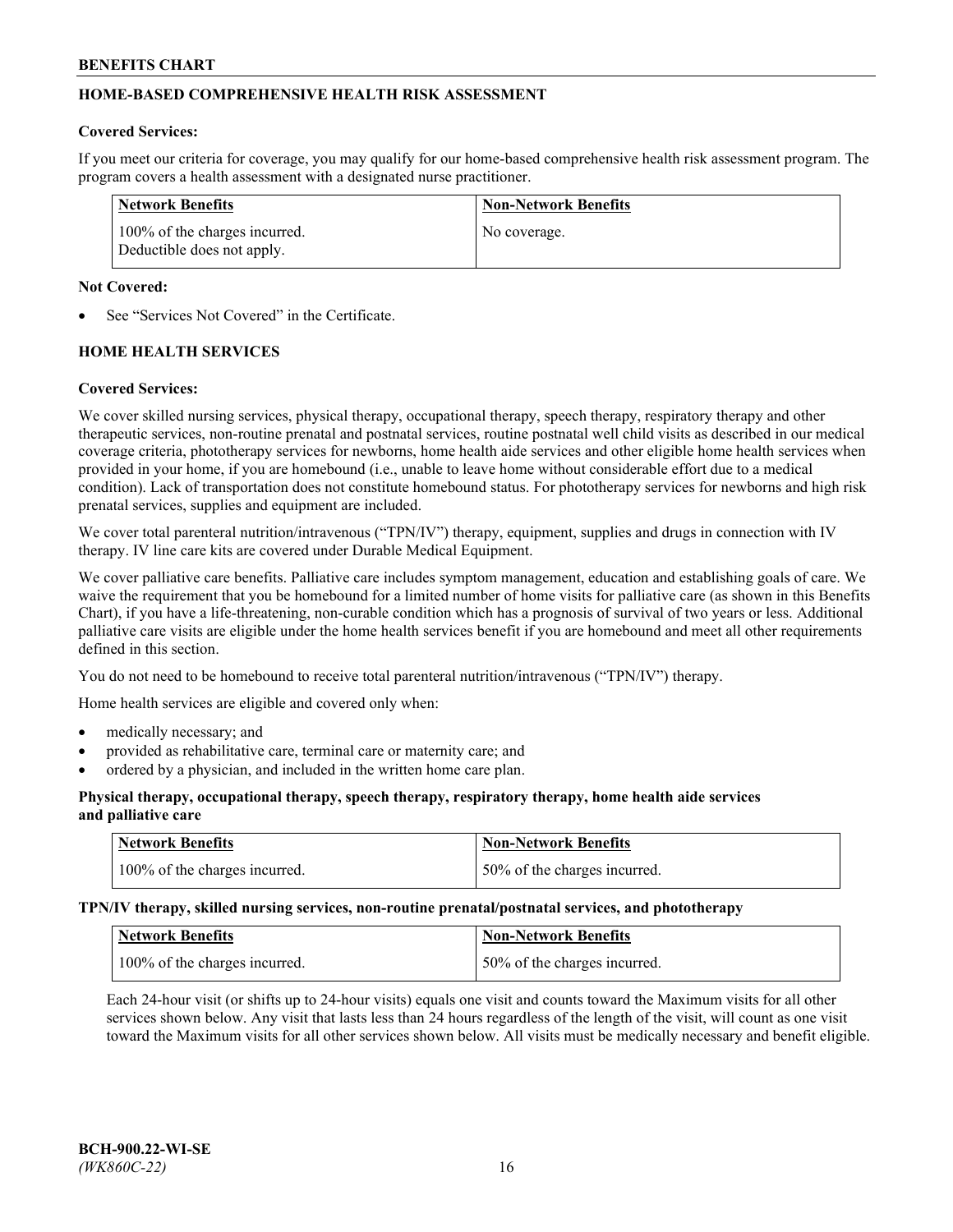## **Routine postnatal well child visit**

| <b>Network Benefits</b>                                     | <b>Non-Network Benefits</b>  |
|-------------------------------------------------------------|------------------------------|
| 100% of the charges incurred.<br>Deductible does not apply. | 50% of the charges incurred. |

#### **Maximum visits for palliative care**

If you are eligible to receive palliative care in the home and you are not homebound, there is a maximum of 12 visits per calendar year.

## **Maximum visits for all services other than palliative care**

| <b>Network Benefits</b>      | <b>Non-Network Benefits</b>  |
|------------------------------|------------------------------|
| 60 visits per calendar year. | 30 visits per calendar year. |

Each visit provided under the Network Benefits and Non-Network Benefits counts toward the maximums shown under both Maximum visits sections. The routine postnatal well child visits do not count toward the visit limit.

#### **Limitations:**

- Home health services are not provided as a substitute for a primary caregiver in the home or as relief (respite) for a primary caregiver in the home. We will not reimburse family members or residents in your home for the above services.
- A service shall not be considered a skilled nursing service merely because it is performed by, or under the direct supervision of, a licensed nurse. Where a service (such as tracheotomy suctioning or ventilator monitoring) or like services, can be safely and effectively performed by a non-medical person (or self-administered), without the direct supervision of a licensed nurse, the service shall not be regarded as a skilled nursing service, whether or not a skilled nurse actually provides the service. The unavailability of a competent person to provide a non-skilled service shall not make it a skilled service when a skilled nurse provides it. Only the skilled nursing component of so-called "blended" services (i.e. services which include skilled and non-skilled components) are covered under this Benefits Chart.

#### **Not Covered:**

- Financial or legal counseling services.
- Housekeeping or meal services in your home.
- Private duty nursing services.
- Services provided by a family member or enrollee, or a resident in the enrollee's home.
- Vocational rehabilitation and recreational or educational therapy. Recreation therapy is therapy provided solely for the purpose of recreation, including, but not limited to: (a) requests for physical therapy or occupational therapy to improve athletic ability, and (b) braces or guards to prevent sports injuries.
- See "Services Not Covered" in the Certificate.

# **HOME HOSPICE SERVICES**

#### **Applicable Definitions:**

**Part-time.** This is up to two hours of service per day, more than two hours is considered continuous care.

**Continuous Care.** This is from two to twelve hours of service per day provided by a registered nurse, licensed practical nurse, or home health aide, during a period of crisis in order to maintain a terminally ill patient at home.

**Appropriate Facility.** This is a nursing home, hospice residence, or other inpatient facility.

**Custodial Care Related to Hospice Services.** This means providing assistance in the activities of daily living and the care needed by a terminally ill patient which can be provided by primary caregiver (i.e., family member or friend) who is responsible for the patient's home care.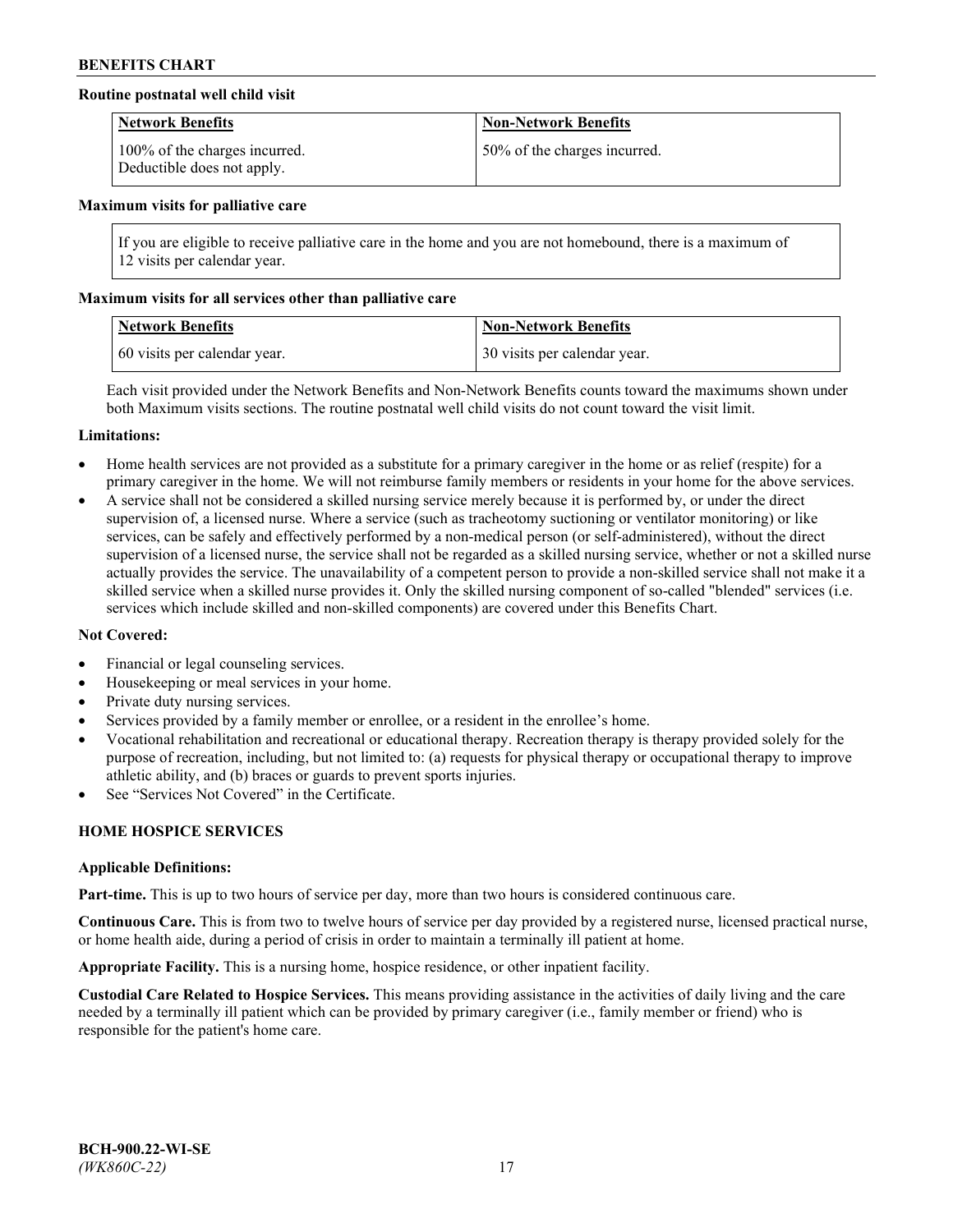## **Covered Services:**

**Home hospice program.** We cover the services described below if you are terminally ill and accepted as a home hospice program participant. You must meet the eligibility requirements of the program, and elect to receive services through the home hospice program. The services will be provided in your home, with inpatient care available when medically necessary as described below. If you elect to receive hospice services, you do so in lieu of curative treatment for your terminal illness for the period you are enrolled in the home hospice program.

**Eligibility:** In order to be eligible to be enrolled in the home hospice program, you must: (1) be a terminally ill patient (prognosis of six months or less); (2) have chosen a palliative treatment focus (i.e., emphasizing comfort and supportive services rather than treatment attempting to cure the disease or condition); and (3) continue to meet the terminally ill prognosis as reviewed by our medical director or his or her designee over the course of care. You may withdraw from the home hospice program at any time.

**Eligible services:** Hospice services include the following services provided in accordance with an approved hospice treatment plan.

- Home health services:
	- o Part-time care provided in your home by an interdisciplinary hospice team (which may include a physician, nurse, social worker, and spiritual counselor) and medically necessary home health services are covered.
	- o One or more periods of continuous care in your home or in a setting which provides day care for pain or symptom management, when medically necessary, will be covered.
- Inpatient services: We cover medically necessary inpatient services.
- Other services:
	- o Respite care is covered for care in your home or in an appropriate facility, to give your primary caregivers (i.e., family members or friends) rest and/or relief when necessary in order to maintain a terminally ill patient at home.
	- o Medically necessary medications for pain and symptom management.
	- o Semi-electric hospital beds and other durable medical equipment are covered.
	- Emergency and non-emergency care is covered.

| Network Benefits              | <b>Non-Network Benefits</b>  |
|-------------------------------|------------------------------|
| 100% of the charges incurred. | 50% of the charges incurred. |

Respite care is limited to 5 days per episode, and respite care and continuous care combined are limited to 30 days.

## **Not Covered:**

- Financial or legal counseling services.
- Housekeeping or meal services in your home.
- Custodial or maintenance care related to hospice services, whether provided in the home or in a nursing home.
- Any service not specifically described as covered services under this home hospice services benefits.
- Any services provided by members of your family or residents in your home.
- See "Services Not Covered" in the Certificate.

## **HOSPITAL AND SKILLED NURSING FACILITY SERVICES**

#### **Covered Services:**

We cover services as described below.

#### **Medical or surgical hospital services**

**Inpatient hospital services:** We cover the following medical or surgical services, for the treatment of acute illness or injury, which require the level of care only provided in an acute care facility. These services must be authorized by a physician.

Inpatient hospital services include: room and board; the use of operating or maternity delivery rooms; intensive care facilities; newborn nursery facilities; general nursing care, anesthesia, laboratory and diagnostic imaging services, radiation therapy, physical therapy, prescription drugs or other medications administered during treatment, blood and blood products (unless replaced), and blood derivatives, and other diagnostic or treatment related hospital services; physician and other professional medical and surgical services provided while in the hospital, including gender confirmation surgery that meets medical coverage criteria.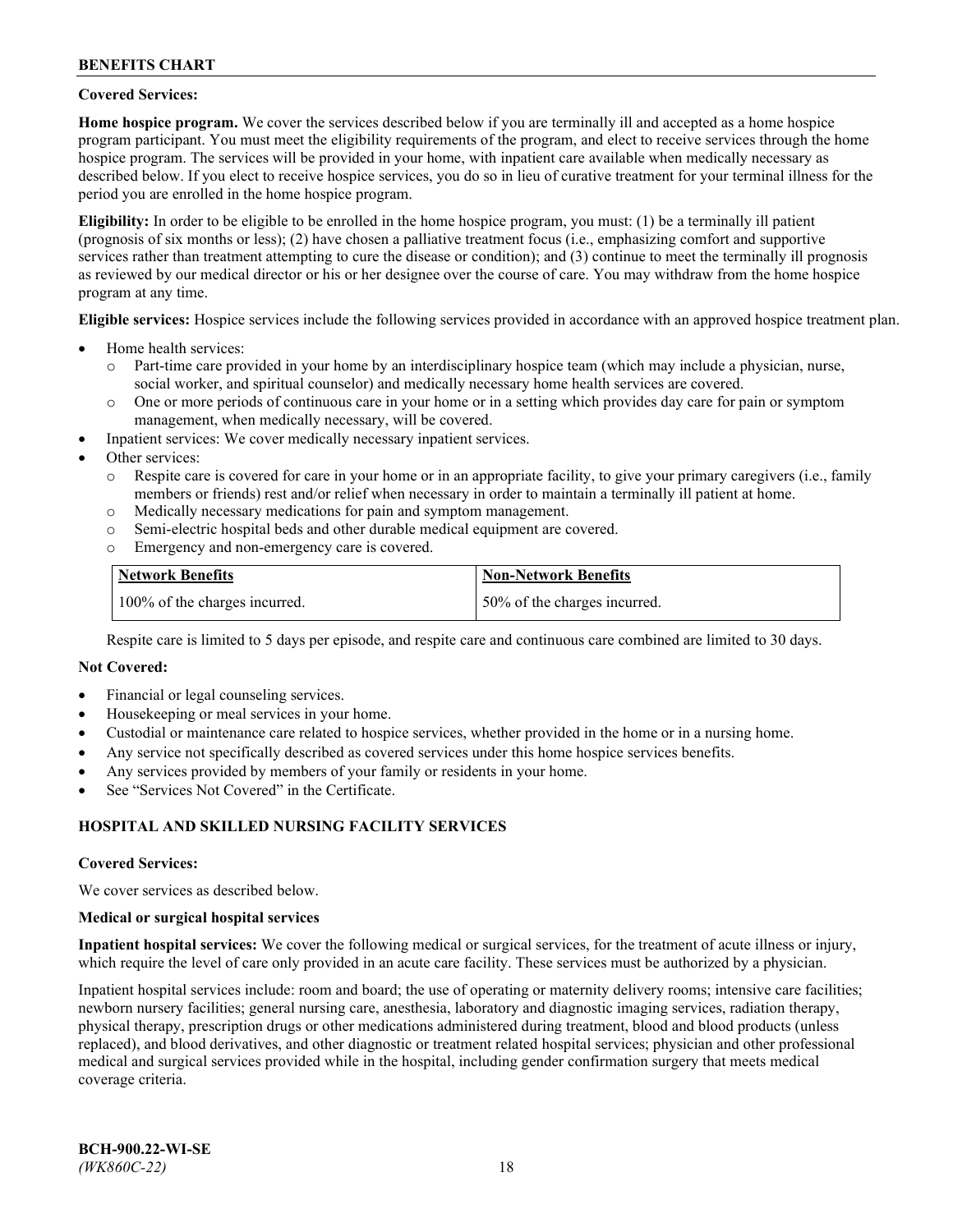We cover, following a vaginal delivery, a minimum of 48 hours of inpatient care for the mother and newborn child. We cover, following a caesarean section delivery, a minimum of 96 hours of inpatient care for the mother and newborn child.

Group health plans and health insurance issuers generally may not, under Federal law, restrict benefits for any hospital length of stay in connection with childbirth for the mother of newborn child to less than 48 hours following a vaginal delivery, or less than 96 hours following a caesarean section. However, Federal law generally does not prohibit the mother's or newborn's attending provider, after consulting with the mother, from discharging the mother or her newborn earlier than 48 hours (or 96 hours as applicable). In any case plans and issuers may not, under Federal law, require that a provider obtain authorization from the plan or the insurance issuer for prescribing a length of stay not in excess of 48 hours (or 96 hours).

| <b>Network Benefits</b>       | <b>Non-Network Benefits</b>  |
|-------------------------------|------------------------------|
| 100% of the charges incurred. | 50% of the charges incurred. |

Each Insured's admission or confinement, including that of a newborn child, is separate and distinct from the admission or confinement of any other Insured.

**Outpatient hospital, ambulatory care or surgical facility services:** We cover the following medical and surgical services, for diagnosis or treatment of illness or injury on an outpatient basis. These services must be authorized by a physician.

Outpatient services include: use of operating rooms, maternity delivery rooms or other outpatient departments, rooms or facilities; and the following outpatient services: general nursing care, anesthesia, laboratory and diagnostic imaging services, radiation therapy, physical therapy, drugs administered during treatment, blood and blood products (unless replaced), and blood derivatives, and other diagnostic or treatment related outpatient services; physician and other professional medical and surgical services provided while an outpatient, including colonoscopies (starting at age 50, or under age 50 for people at high risk of colorectal cancer), and gender confirmation surgery that meets medical coverage criteria.

For Network Benefits, non-emergent, scheduled outpatient Magnetic Resonance Imaging (MRI) and Computed Tomography (CT) must be provided at a designated facility. Your physician or facility will obtain or verify prior authorization for these services, as needed.

To see the benefit level for diagnostic imaging services, laboratory services and physical therapy, see benefits under Diagnostic Imaging Services, Laboratory Services and Physical Therapy in this Benefits Chart.

| <b>Network Benefits</b>       | <b>Non-Network Benefits</b>  |
|-------------------------------|------------------------------|
| 100% of the charges incurred. | 50% of the charges incurred. |

## **Skilled nursing facility care:**

We cover room and board, daily skilled nursing and related ancillary services for post-acute treatment and rehabilitative care of illness or injury that meets medical coverage criteria. Rehabilitation services are limited to services where significant measurable progress is expected to occur within a reasonable period of time.

| Network Benefits                             | <b>Non-Network Benefits</b>                  |
|----------------------------------------------|----------------------------------------------|
| 100% of the charges incurred.                | 50% of the charges incurred.                 |
| Limited to a 30-day maximum per confinement. | Limited to a 30-day maximum per confinement. |

Each day of services provided under the Network Benefits and Non-Network Benefits, combined, applies toward the maximum shown above.

## **Not Covered:**

- Services for items for personal convenience, such as television rental, are not covered.
- See "Services Not Covered" in the Certificate.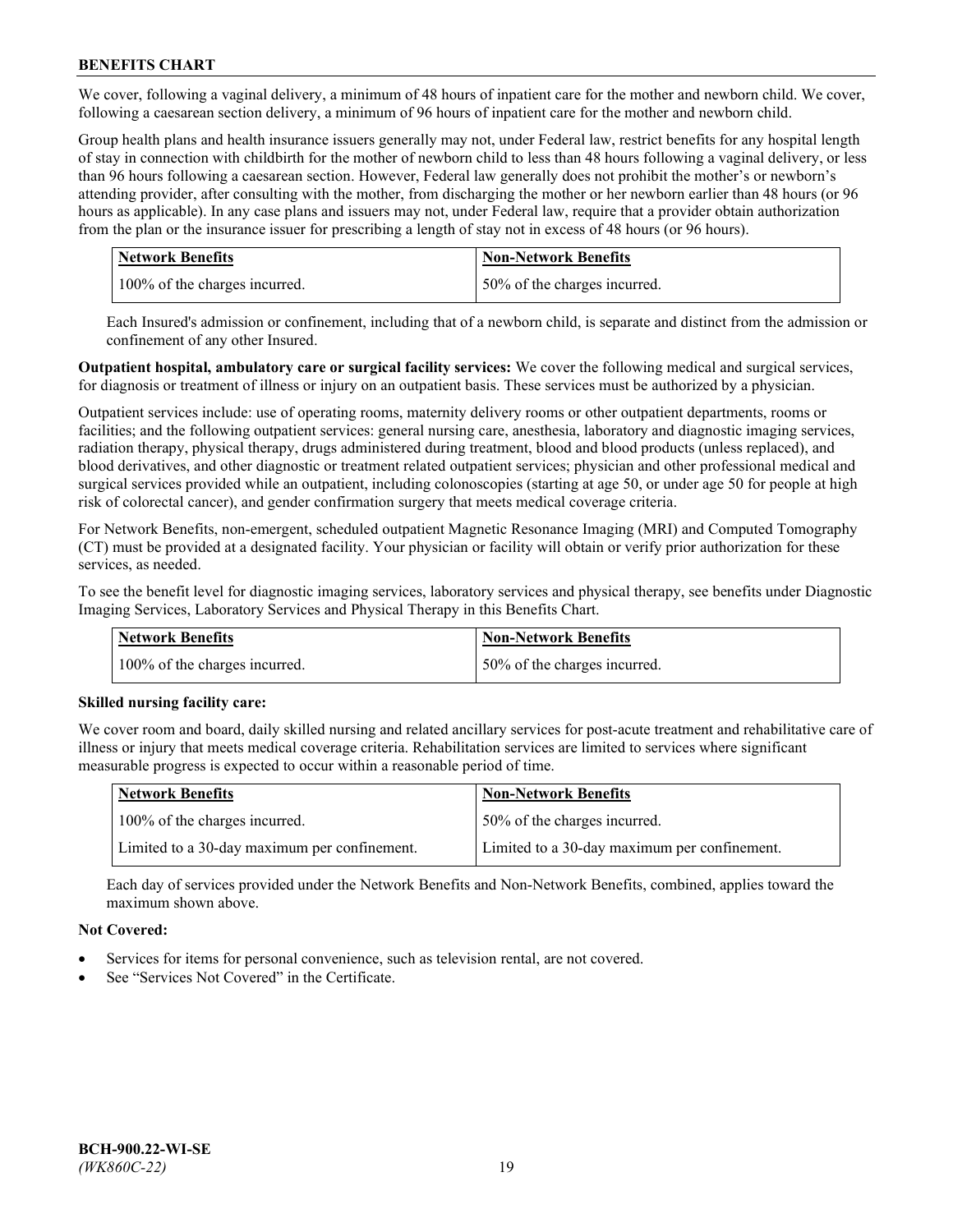# **INFERTILITY DIAGNOSIS**

# **Covered Services:**

We cover the diagnosis of infertility. These services include diagnostic procedures and tests provided in connection with an infertility evaluation, office visits and consultations to diagnose infertility.

| <b>Network Benefits</b>       | <b>Non-Network Benefits</b>  |
|-------------------------------|------------------------------|
| 100% of the charges incurred. | 50% of the charges incurred. |

Coverage is limited to office visits and consultations to diagnose infertility. Treatment is not covered.

# **Not Covered:**

- Infertility/fertility treatment, including, but not limited to, office visits, laboratory services, diagnostic imaging services and fertility drugs; reversal of sterilization; and sperm, ova or embryo acquisition, retrieval or storage; however, we cover office visits and consultations to diagnose infertility.
- Services related to the establishment of surrogate pregnancy and fees for a surrogate. However, pregnancy and maternity services are covered for an Insured under this Benefits Chart, including a surrogate pregnancy.
- See "Services Not Covered" in the Certificate

# **LABORATORY SERVICES**

## **Covered Services:**

We cover laboratory tests when ordered by a provider and provided in a clinic or outpatient hospital facility. This includes blood tests to detect lead exposure in children between the ages of 6 months and 72 months.

To see the benefit level for inpatient hospital or skilled nursing facility services, see benefits under "Inpatient Hospital and Skilled Nursing Facility Services" in this Benefits Chart.

## **Prostate-specific antigen (PSA) testing**

| <b>Network Benefits</b>       | <b>Non-Network Benefits</b>  |
|-------------------------------|------------------------------|
| 100% of the charges incurred. | 50% of the charges incurred. |

## **All other laboratory services**

**Services for illness or injury**

| <b>Network Benefits</b>       | 'Non-Network Benefits        |
|-------------------------------|------------------------------|
| 100% of the charges incurred. | 50% of the charges incurred. |

## **Preventive services**

Laboratory services associated with preventive services are covered at the benefit level shown in the "Preventive Services" section of this Benefits Chart.

## **Not Covered:**

See "Services Not Covered" in the Certificate.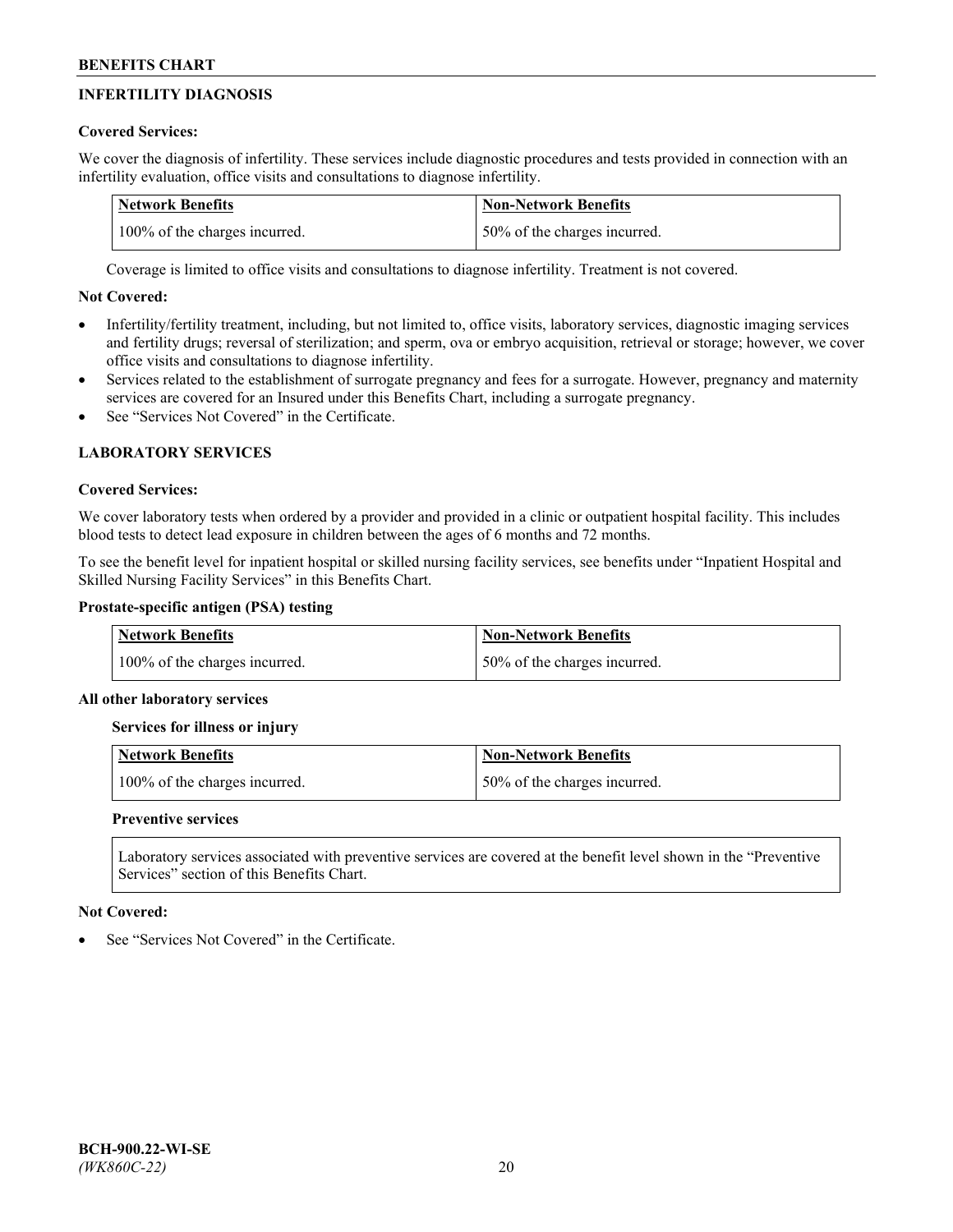# **MASTECTOMY RECONSTRUCTION BENEFIT**

## **Covered Services:**

We cover reconstruction of the breast on which the mastectomy has been performed; surgery and reconstruction of the other breast to produce symmetrical appearance, and prostheses and physical complications of all stages of mastectomy, including lymphedemas.

| <b>Network Benefits</b>                               | <b>Non-Network Benefits</b>                           |
|-------------------------------------------------------|-------------------------------------------------------|
| Coverage level is same as corresponding Network       | Coverage level is same as corresponding Non-Network   |
| Benefits, depending on type of service provided, such | Benefits, depending on type of service provided, such |
| as Office Visits for Illness or Injury, Inpatient or  | as Office Visits for Illness or Injury, Inpatient or  |
| Outpatient Hospital Services.                         | Outpatient Hospital Services.                         |

## **Not Covered:**

See "Services Not Covered" in the Certificate.

# **MEDICATION THERAPY DISEASE MANAGEMENT PROGRAM**

## **Covered Services:**

If you meet our criteria for coverage, you may qualify for our Medication Therapy Disease Management Program.

The program covers consultations with a designated Network pharmacist.

Covered services are based on established medical policies, which are subject to periodic review and modification by the medical directors. These medical policies (medical coverage criteria) are available by calling Member Services, or logging on to your "*my*HealthPartners" account at [healthpartners.com.](http://www.healthpartners.com/)

| Network Benefits                                            | <b>Non-Network Benefits</b> |
|-------------------------------------------------------------|-----------------------------|
| 100% of the charges incurred.<br>Deductible does not apply. | No coverage.                |

## **Not Covered:**

See "Services Not Covered" in the Certificate.

## **OFFICE VISITS FOR ILLNESS OR INJURY**

#### **Covered Services:**

We cover the following when medically necessary: professional medical and surgical services and related supplies, including biofeedback, of physicians and other health care providers; blood and blood products (unless replaced) and blood derivatives.

We cover diagnosis and treatment of illness or injury to the eyes. Where contact or eye glass lenses are prescribed as medically necessary for the post-operative treatment of cataracts or for the treatment of aphakia, acute or chronic corneal pathology, or keratoconus, we cover the initial evaluation, lenses and fitting. Insureds must pay for lens replacement beyond the initial pair.

Services received via video, E-visit or telephone are covered under the "Telehealth/Telemedicine Services" section.

#### **Office visits**

| <b>Network Benefits</b>       | <b>Non-Network Benefits</b>  |
|-------------------------------|------------------------------|
| 100% of the charges incurred. | 50% of the charges incurred. |

**Convenience clinics**

| <b>Network Benefits</b>       | <b>Non-Network Benefits</b>   |
|-------------------------------|-------------------------------|
| 100% of the charges incurred. | 150% of the charges incurred. |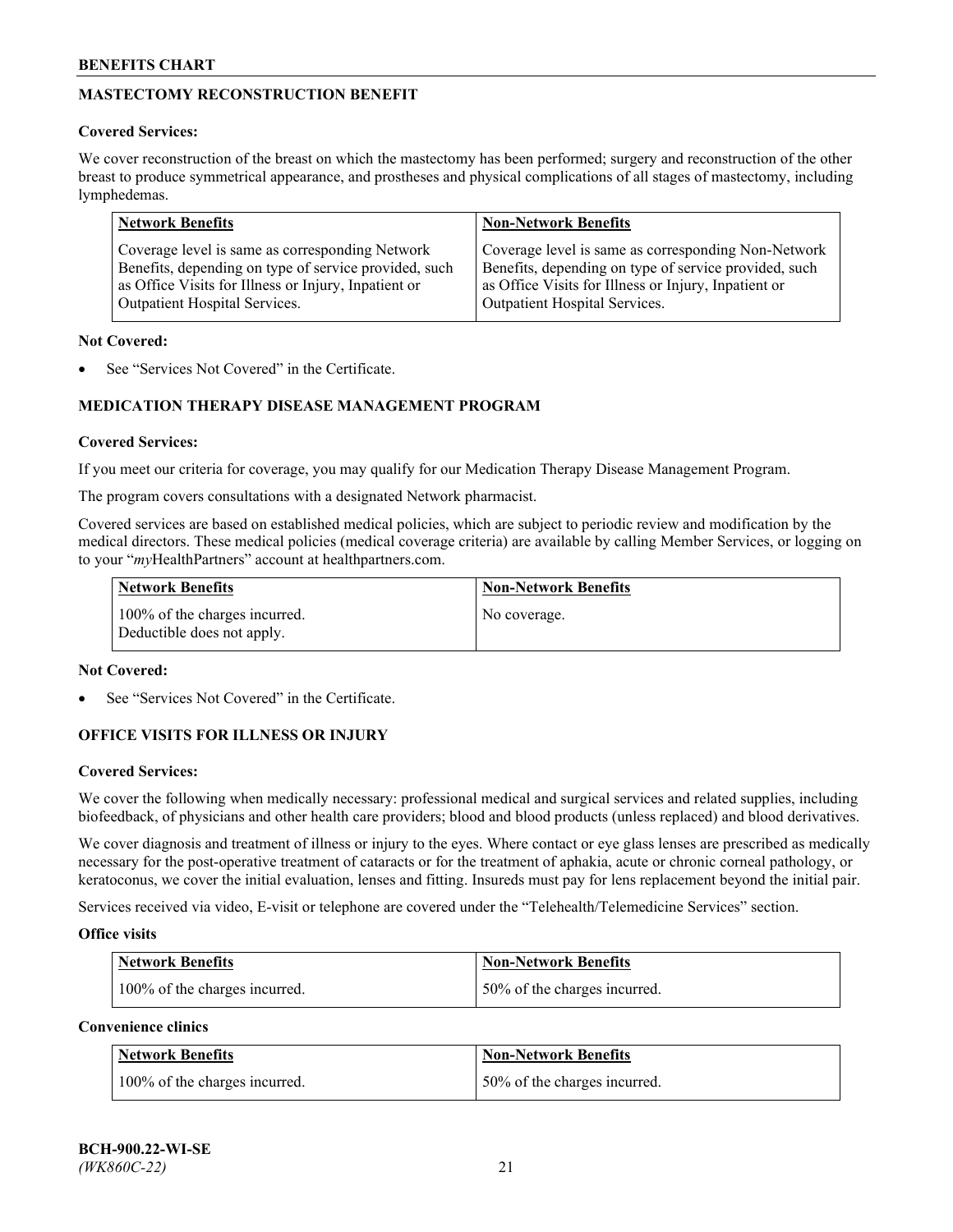## **Injections administered in a physician's office, other than immunizations**

#### **Allergy injections**

| Network Benefits              | Non-Network Benefits         |
|-------------------------------|------------------------------|
| 100% of the charges incurred. | 50% of the charges incurred. |

#### **All other injections**

| <b>Network Benefits</b>       | <b>Non-Network Benefits</b>  |
|-------------------------------|------------------------------|
| 100% of the charges incurred. | 50% of the charges incurred. |

## **Not Covered:**

- Court ordered treatment, except as described in this Benefits Chart. Any resulting court ordered treatment for mental health services will be subject to the Certificate's requirement for medical necessity.
- See "Services Not Covered" in the Certificate.

## **PEDIATRIC EYEWEAR**

## **Covered Services:**

We cover pediatric eyewear for children.

Routine eye exams are covered under the "Preventive Services" section.

| Network Benefits              | <b>Non-Network Benefits</b> |
|-------------------------------|-----------------------------|
| 100% of the charges incurred. | No coverage.                |

## **Limitations:**

- Coverage under this provision will continue until the end of the month in which the child turns age 19.
- Limited to one of the following per calendar year:
	- o one pair of eyeglasses including one set of prescription lenses, frames from our designated eyewear collection and anti-scratch coating; or
	- o one pair of non-disposable contact lenses; or
	- o a one-year supply of disposable contact lenses.
- Contact lens fittings are limited to two per calendar year.

## **Not Covered:**

- Frames that are not included in our designated eyewear collection. However, one pair of lenses will be covered if an Insured chooses frames outside our designated eyewear collection.
- More than one pair of lenses or frames or non-disposable contacts per calendar year, regardless of the reason. This includes replacement of eyeglasses or contact lenses due to loss, breakage, theft, or change in prescription.
- Safety glasses or goggles for sports or vocational reasons.
- Upgrades including, but not limited to, UV protection and no-line multifocal lenses.
- See "Services Not Covered" in the Certificate.

## **PHYSICAL THERAPY, OCCUPATIONAL THERAPY, SPEECH THERAPY AND OTHER SPECIFIED THERAPIES**

#### **Covered Services:**

We cover the following physical therapy, occupational therapy and speech therapy services:

- Medically necessary rehabilitative care to correct the effects of illness or injury.
- Habilitative care rendered for congenital, developmental or medical conditions which have significantly limited the successful initiation of normal speech and normal motor development.

Massage therapy which is performed in conjunction with other treatment/modalities by a physical or occupational therapist is part of a prescribed treatment plan and is not billed separately is covered.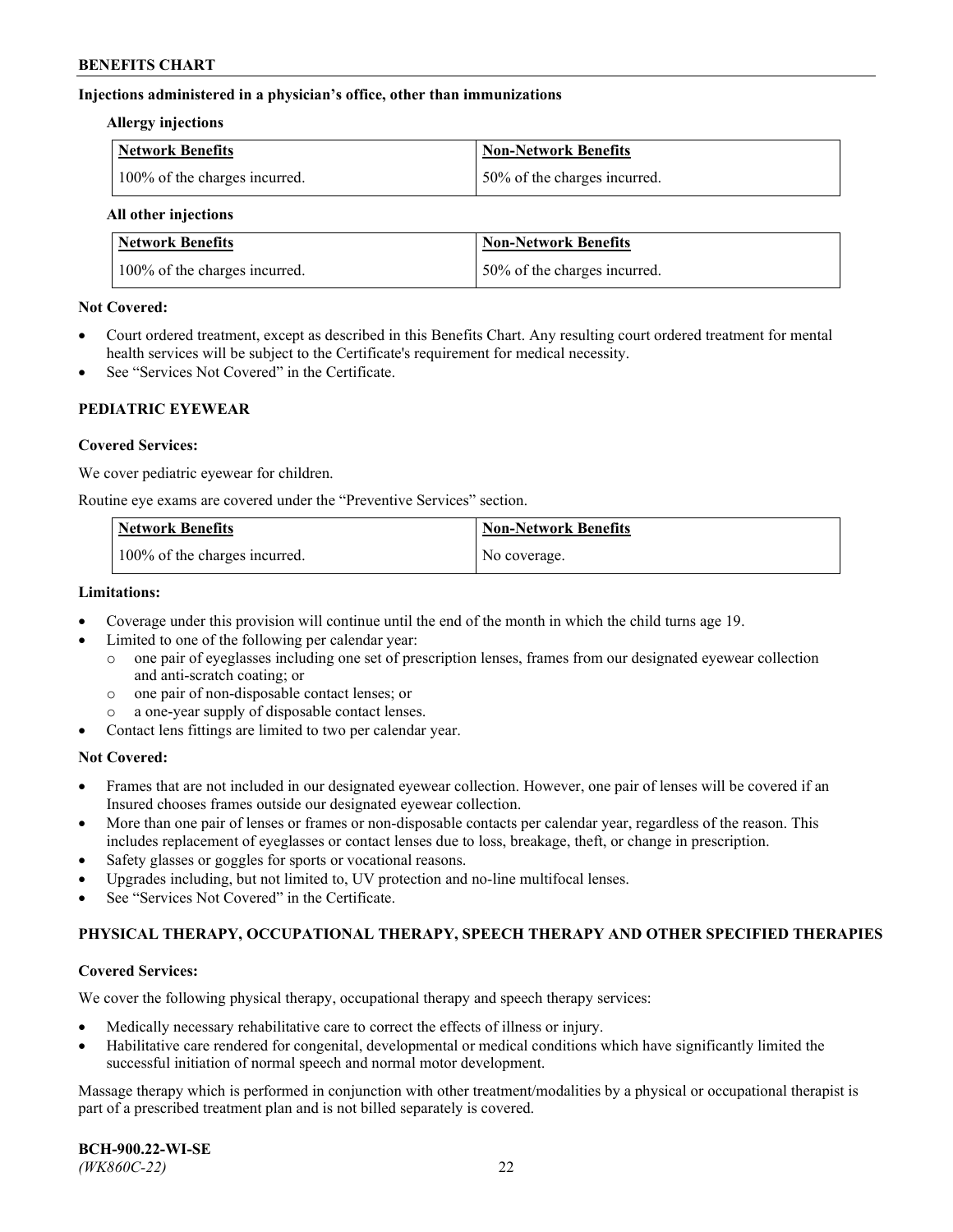We cover services provided in a clinic. To see the benefit level for inpatient hospital or skilled nursing facility services, see benefits under "Inpatient Hospital and Skilled Nursing Facility Services".

## **Rehabilitative care**

| <b>Network Benefits</b>                                                                       | <b>Non-Network Benefits</b>                                                                   |
|-----------------------------------------------------------------------------------------------|-----------------------------------------------------------------------------------------------|
| 100% of the charges incurred.                                                                 | 50% of the charges incurred.                                                                  |
| Physical, Occupational and Speech Therapy are<br>limited to 20 visits each per calendar year. | Physical, Occupational and Speech Therapy are<br>limited to 20 visits each per calendar year. |

## **In addition to the services provided above, we cover a minimum of:**

- 20 visits per calendar year for pulmonary rehabilitation.
- 36 visits per calendar year for cardiac rehabilitation.
- 30 visits per calendar year for post-cochlear implant aural therapy.
- 20 visits per calendar year for cognitive rehabilitation.

The maximum number of visits is combined for Network Benefits and Non-Network Benefits.

## **Habilitative services**

| <b>Network Benefits</b>                                                                       | <b>Non-Network Benefits</b>                                                                   |
|-----------------------------------------------------------------------------------------------|-----------------------------------------------------------------------------------------------|
| 100% of the charges incurred.                                                                 | 50% of the charges incurred.                                                                  |
| Physical, Occupational and Speech Therapy are<br>limited to 20 visits each per calendar year. | Physical, Occupational and Speech Therapy are<br>limited to 20 visits each per calendar year. |

The maximum number of visits is combined for Network Benefits and Non-Network Benefits.

## **Not Covered:**

- Massage therapy for the purpose of comfort or convenience of the Insured.
- See "Services Not Covered" in the Certificate.

# **PRE-DIABETES DISEASE MANAGEMENT PROGRAM**

## **Covered Services:**

If you meet criteria for coverage, you may qualify for the Pre-Diabetes Disease Management Program through Omada Health. The program covers group health coaching which focuses on weight loss, exercise, behavior modification and health education at select locations determined by the plan.

| <b>Network Benefits</b>                                     | <b>Non-Network Benefits</b> |
|-------------------------------------------------------------|-----------------------------|
| 100% of the charges incurred.<br>Deductible does not apply. | Not applicable.             |

## **Not Covered:**

See "Services Not Covered" in the Certificate.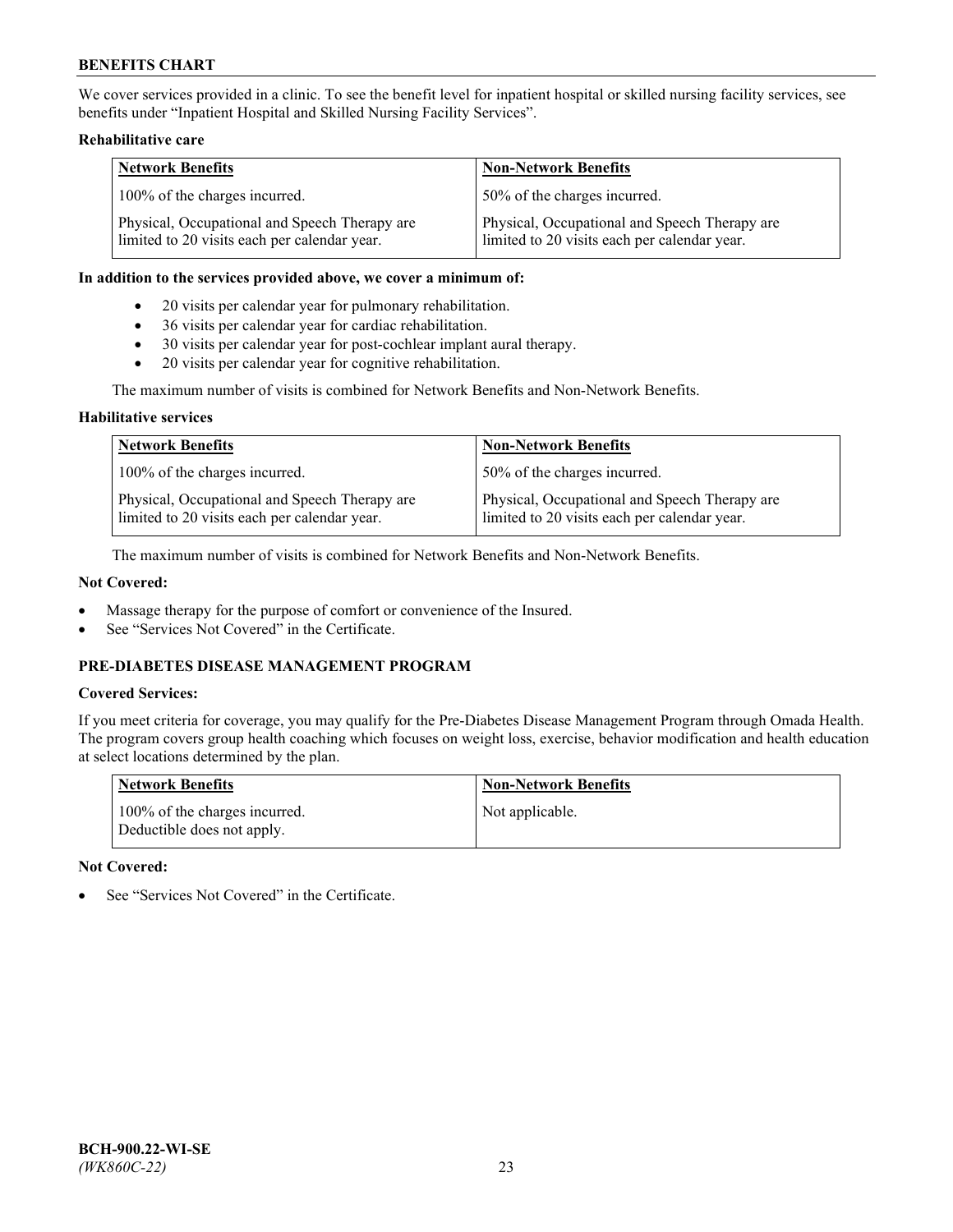# **PRESCRIPTION DRUG SERVICES**

## **Covered Services:**

We cover prescription drugs and medications that can be self-administered or are administered in a physician's office.

We will refill a prescription for eye drops covered under this Benefits Chart if the Insured requests a refill and the original prescription specified that additional quantities would be needed, providing the refill request does not exceed the quantities needed, and the following conditions are met:

- If the Insured requests a 30-day refill supply, the request must be made between 22 and 30 days of the later of (a) the original date that the prescription was distributed to the Insured or (b) the date that the most recent refill was distributed to the Insured; or
- If the Insured requests a 90-day refill supply, the request must be made between 67 and 90 days of the later of (a) the original date that the prescription was distributed to the Insured or (b) the date that the most recent refill was distributed to the Insured.

## **For Network Benefits, drugs and medications must be obtained at a Network pharmacy.**

## **For Non-Network Benefits, drugs and medications must be part of the formulary.**

## **If a copayment is required, you must pay one copayment for each 31-day supply, or portion thereof.**

## **Outpatient drugs (except as specified below)**

| <b>Network Benefits</b>                                                                                                                                      | <b>Non-Network Benefits</b>  |
|--------------------------------------------------------------------------------------------------------------------------------------------------------------|------------------------------|
| Formulary drugs are covered at 100% of the charges<br>incurred.                                                                                              | 50% of the charges incurred. |
| Formulary insulin is considered preventive and is not<br>subject to your deductible. In no event will your cost for<br>a formulary insulin drug exceed \$25. |                              |
| Non-formulary drugs are covered at 80% of the charges<br>incurred.                                                                                           |                              |

**Oral chemotherapy drugs** are included on the specialty drug list. However, you pay the applicable outpatient drug benefit. As required by Wisconsin law, you will not pay higher cost sharing (deductible, copayment or coinsurance) for orally administered chemotherapy drugs than you pay for injected or intravenously administered chemotherapy drugs.

#### **Mail order drugs**

| For your convenience, you may also get up to a                                                                                                                                                        |                                                                                                                            |
|-------------------------------------------------------------------------------------------------------------------------------------------------------------------------------------------------------|----------------------------------------------------------------------------------------------------------------------------|
| 93-day supply of outpatient prescription drugs that<br>can be self-administered through the designated mail<br>order service.<br>Specialty drugs are not available through the mail<br>order service. | Mail order drugs are only available through the<br>designated mail order service.<br>See Network Mail Order Drugs Benefit. |

## **Specialty drugs that are self-administered**

| <b>Network Benefits</b>                                                                                              | <b>Non-Network Benefits</b> |
|----------------------------------------------------------------------------------------------------------------------|-----------------------------|
| 100% of the charges incurred.                                                                                        | No coverage.                |
| Specialty drugs are limited to drugs on the<br>Specialty drug list and must be obtained from a<br>designated vendor. |                             |

**Oral chemotherapy drugs** are included on the specialty drug list. However, you pay the applicable outpatient drug benefit. As required by Wisconsin law, you will not pay higher cost sharing (deductible, copayment or coinsurance) for orally administered chemotherapy drugs than you pay for injected or intravenously administered chemotherapy drugs.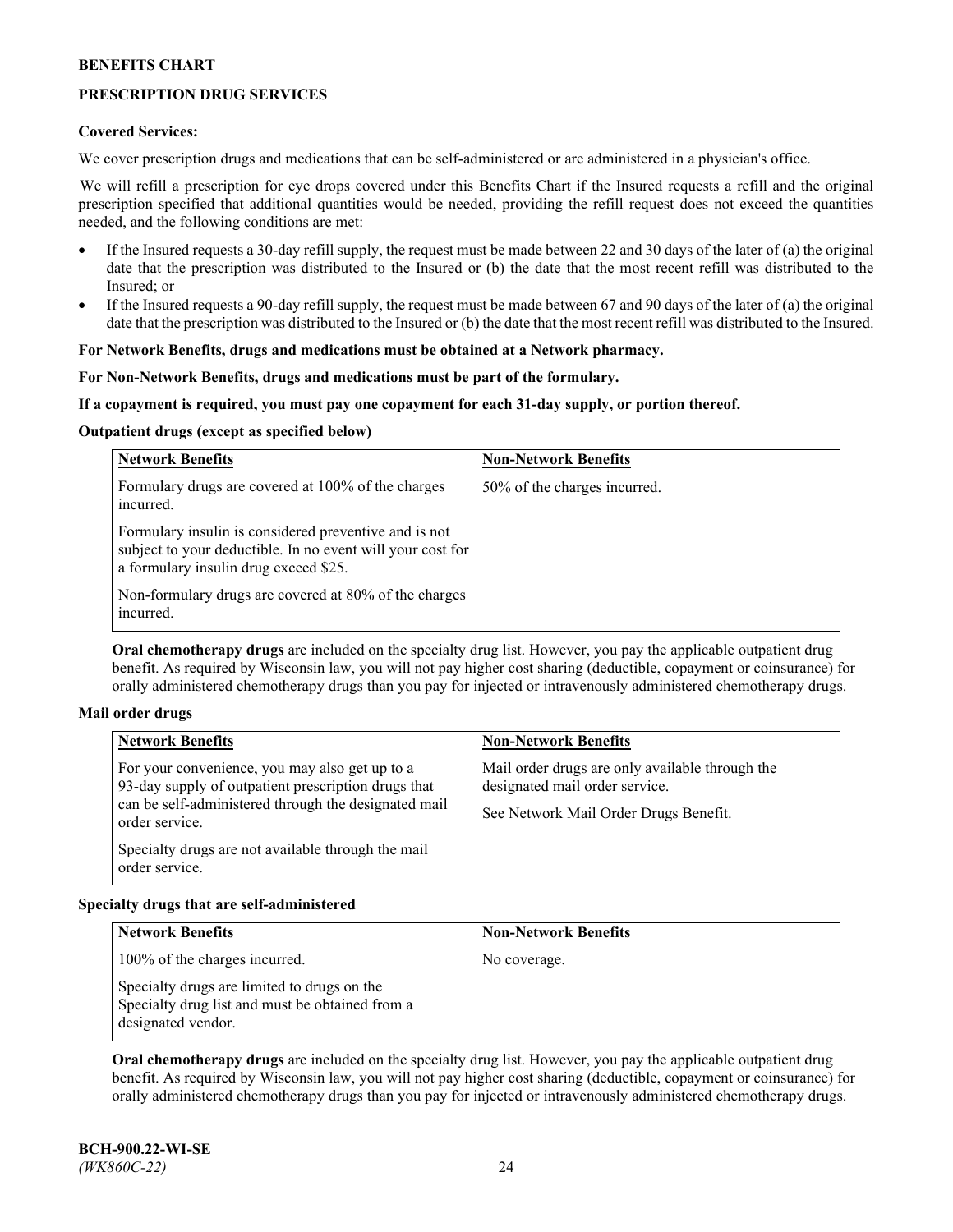**Tobacco cessation drugs.** All FDA approved tobacco cessation drugs are covered.

| Network Benefits                                            | <b>Non-Network Benefits</b>  |
|-------------------------------------------------------------|------------------------------|
| 100% of the charges incurred.<br>Deductible does not apply. | 50% of the charges incurred. |

## **Contraceptive drugs**

| <b>Network Benefits</b>                                                                                                                                         | <b>Non-Network Benefits</b>  |
|-----------------------------------------------------------------------------------------------------------------------------------------------------------------|------------------------------|
| 100% of the charges incurred for formulary drugs.<br>Deductible does not apply.                                                                                 | 50% of the charges incurred. |
| If a physician requests that a non-formulary<br>contraceptive drug be dispensed as written, the drug<br>will be covered at 100%, not subject to the deductible. |                              |

**ACA preventive medications.** We cover preventive medications currently recommended by USPSTF with an A or B rating if they are prescribed by your medical provider and they are listed on our Commercial ACA Preventive Drug List. Preventive medications are subject to periodic review and modification. Changes would be effective in accordance with the federal rules and reflected in our current medical coverage criteria for preventive care services.

| <b>Network Benefits</b>                                     | <b>Non-Network Benefits</b>  |
|-------------------------------------------------------------|------------------------------|
| 100% of the charges incurred.<br>Deductible does not apply. | 50% of the charges incurred. |

# **Limitations:**

- Certain drugs may require prior authorization as indicated on the formulary. HealthPartners may require prior authorization for the drug and also the site where the drug will be provided. Certain drugs are subject to our utilization review process and quantity limits.
- Certain non-formulary drugs require prior authorization. In addition, certain drugs may be subject to any quantity limits applied as part of our trial program. The trial drug program applies to new prescriptions for certain drugs which have high toxicity, low tolerance, high costs and/or high potential for waste. Trial drugs are indicated on the formulary and/or the specialty drug list. Your first fill of a trial drug may be limited to less than a month supply. If the drug is well tolerated and effective, you will receive the remainder of your first month supply.
- If an Insured requests a brand name drug when there is a generic equivalent, the brand name drug will be covered up to the charge that would apply to the generic drug, minus any required copayment. If a physician requests that a brand name drug be dispensed as written, and we determine the brand name drug is medically necessary, the drug will be paid at the non-formulary benefit.
- We may require insureds to try over-the-counter (OTC) drug alternatives before approving more costly formulary prescription drugs.
- Unless otherwise specified in the "Prescription Drug Services" section, you may receive up to a 31-day supply per prescription.
- A 93-day supply will be covered and dispensed only at pharmacies that participate in our extended day supply program.
- New prescriptions to treat certain chronic conditions are limited to a 31-day supply.
- No more than a 31-day supply of specialty drugs will be covered and dispensed at a time unless it's a manufacturer supplied drug that cannot be split that supplies the member with more than a 31-day supply.

**Not Covered:**Replacement of prescription drugs, medications, equipment and supplies due to loss, damage or theft.

- Nonprescription (over-the-counter) drugs or medications, including, but not limited to, vitamins, supplements, homeopathic remedies, and non-FDA approved drugs, unless listed on the formulary and prescribed by a physician or legally authorized health care provider under applicable state and federal law. This exclusion does not include over-thecounter contraceptives for women as allowed under the Affordable Care Act when the Insured obtains a prescription for the item. In addition, if the Insured obtains a prescription, this exclusion does not include aspirin to prevent cardiovascular disease for men and women of certain ages; folic acid supplements for women who may become pregnant; fluoride chemoprevention supplements for children without fluoride in their water source; and iron supplements for children ages 6-12 months who are at risk for anemia.
- All drugs for the treatment of sexual dysfunction.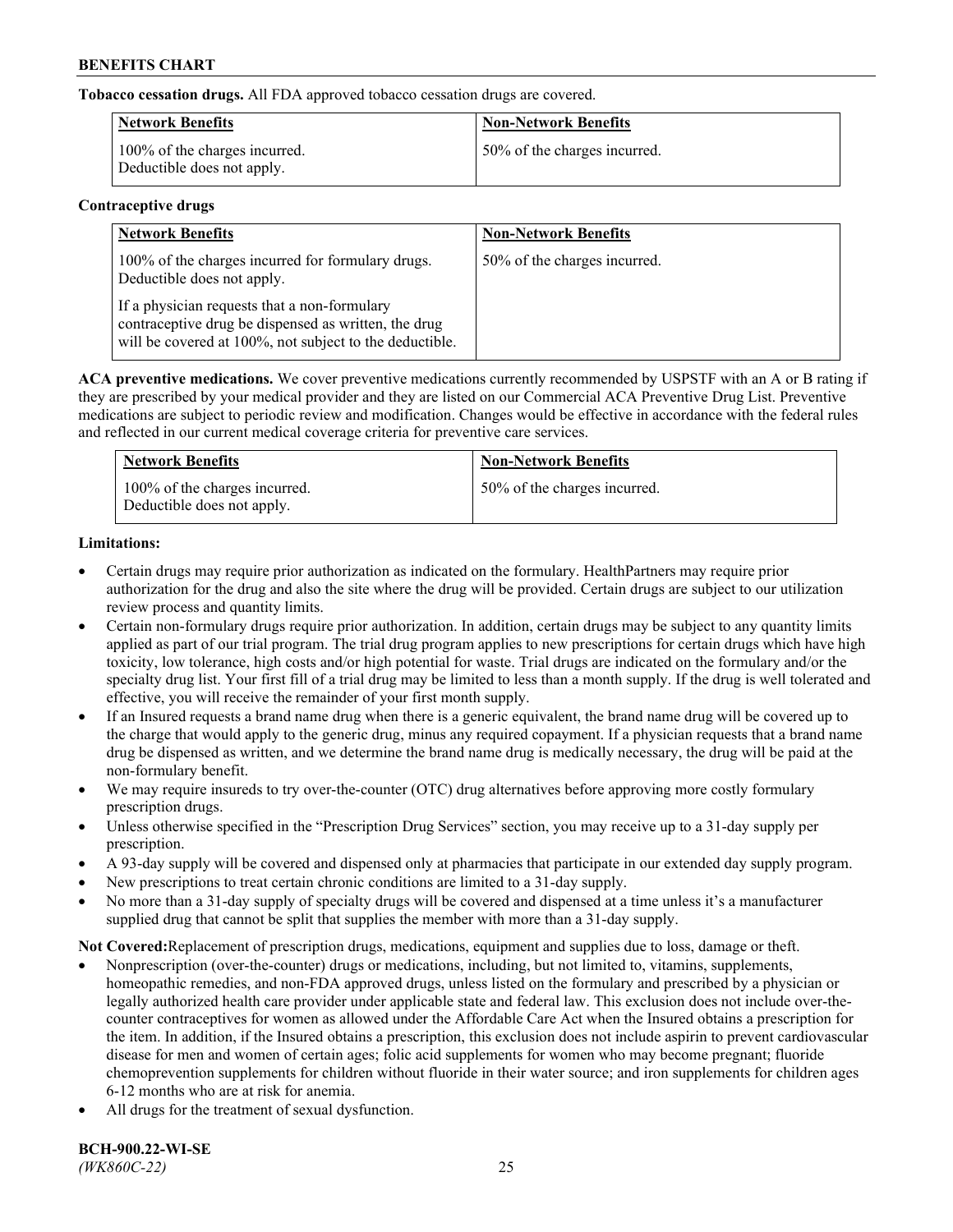- All drugs for the treatment of growth deficiency.
- Fertility drugs.
- Medical cannabis.
- Drugs on the Excluded Drug List. The Excluded Drug List includes select drugs within a therapy class that are not eligible for coverage. This includes drugs that may be excluded for certain indications. The Excluded Drug List is available at [healthpartners.com.](http://www.healthpartners.com/)
- Drugs that are newly approved by the FDA until they are reviewed and approved by HealthPartners Pharmacy and Therapeutics Committee.
- Medical devices approved by the FDA will not be covered under the "Prescription Drug Services" section unless they are on our formulary. Covered medical devices are generally submitted and reimbursed under your medical benefits.
- See "Services Not Covered" in the Certificate.

# **PREVENTIVE SERVICES**

# **Applicable Definitions:**

**Routine Preventive Services** are routine health care services that include screenings, check-ups and counseling to prevent illness, disease or other health problems before symptoms occur.

**Diagnostic Services** are services to help a provider understand your symptoms, diagnose illness and decide what treatment may be needed. They may be the same services that are listed as preventive services, but they are being used as diagnostic services. Your provider will determine if these services are preventive or diagnostic. These services are not preventive if received as part of a visit to diagnose, manage or maintain an acute or chronic medical condition, illness or injury. When that occurs, unless otherwise indicated below, standard deductibles, copayments or coinsurance apply.

# **Covered Services:**

We cover preventive services that meet any of the requirements under the Affordable Care Act (ACA) shown in the bulleted items below. These preventive services are covered at 100% under the Network Benefits with no deductible, copayments or coinsurance. (If a preventive service is not required by the ACA and it is covered at a lower benefit level, it will be specified below.) Preventive benefits mandated under the ACA are subject to periodic review and modification. Changes would be effective in accordance with the federal rules. Preventive services mandated by the ACA include:

- Evidence-based items or services that have in effect a rating of A or B in the current recommendations of the United States Preventive Services Task Force with respect to the individual;
- Immunizations for routine use in children, adolescents, and adults that have in effect a recommendation from the Advisory Committee on Immunization Practices of the Centers for Disease Control and Prevention with respect to the individual;
- With respect to infants, children, and adolescents, evidence-informed preventive care and screenings provided for in comprehensive guidelines supported by the Health Resources and Services Administration; and
- With respect to women, preventive care and screenings provided for in comprehensive guidelines supported by the Health Resources and Services Administration.

Covered services are based on established medical policies, which are subject to periodic review and modification by the medical or dental directors. These medical policies (medical coverage criteria) are available by calling Member Services, or logging on to your "*my*HealthPartners" account at [healthpartners.com.](https://www.healthpartners.com/hp/index.html)

# **ACA and state mandated preventive services are covered as follows:**

**Routine health exams and periodic health assessments.** A physician or health care provider will counsel you as to how often health assessments are needed based on age, sex and health status. This includes screening and counseling for tobacco cessation and all FDA approved tobacco cessation medications including over-the-counter drugs (as shown in the Prescription Drug Services section).

| Network Benefits                                            | <b>Non-Network Benefits</b>  |
|-------------------------------------------------------------|------------------------------|
| 100% of the charges incurred.<br>Deductible does not apply. | 50% of the charges incurred. |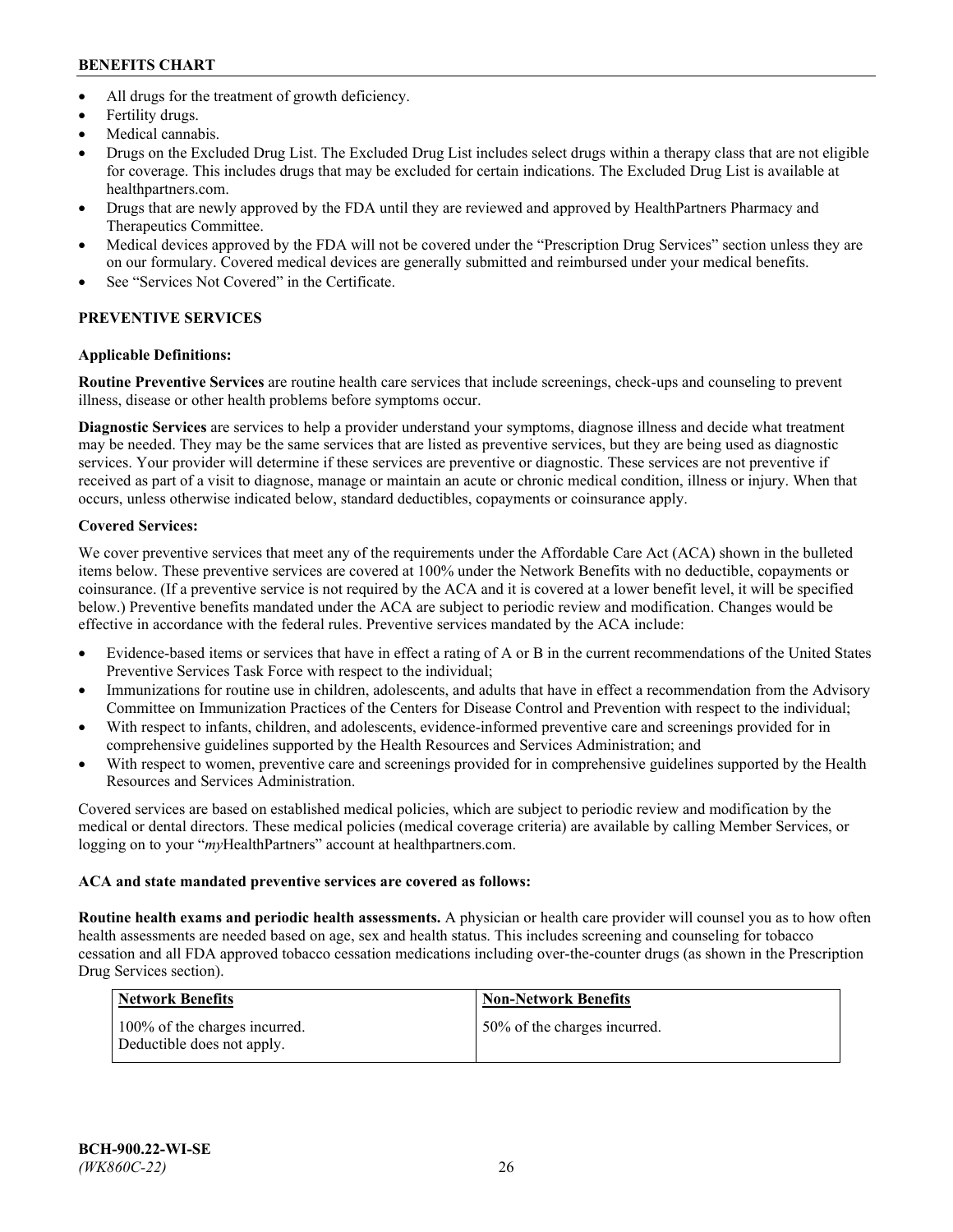**Child health supervision services.** This includes pediatric preventive services such as newborn screenings, appropriate immunizations, developmental assessments and laboratory services appropriate to the age of the child from birth to 72 months and appropriate immunizations to age 18.

| Network Benefits                                            | <b>Non-Network Benefits</b>  |
|-------------------------------------------------------------|------------------------------|
| 100% of the charges incurred.<br>Deductible does not apply. | 50% of the charges incurred. |

#### **Routine prenatal care and exams**

| Network Benefits                                            | <b>Non-Network Benefits</b>  |
|-------------------------------------------------------------|------------------------------|
| 100% of the charges incurred.<br>Deductible does not apply. | 50% of the charges incurred. |

**Routine postnatal care.** This includes health exams, assessments, education and counseling relating to the period immediately after childbirth.

| Network Benefits                                            | <b>Non-Network Benefits</b>  |
|-------------------------------------------------------------|------------------------------|
| 100% of the charges incurred.<br>Deductible does not apply. | 50% of the charges incurred. |

**Routine screening procedures for cancer.** This includes colorectal screening and other cancer screenings recommended by the USPSTF with an A or B rating. Women's preventive health services below describe additional routine screening procedures for cancer.

| <b>Network Benefits</b>                                     | <b>Non-Network Benefits</b>  |
|-------------------------------------------------------------|------------------------------|
| 100% of the charges incurred.<br>Deductible does not apply. | 50% of the charges incurred. |

**Professional voluntary family planning services.** This includes services to prevent or delay a pregnancy, including counseling and education. Services must be provided by a licensed provider.

| <b>Network Benefits</b>                                     | <b>Non-Network Benefits</b>  |
|-------------------------------------------------------------|------------------------------|
| 100% of the charges incurred.<br>Deductible does not apply. | 50% of the charges incurred. |

#### **Adult immunizations**

| <b>Network Benefits</b>                                     | <b>Non-Network Benefits</b>  |
|-------------------------------------------------------------|------------------------------|
| 100% of the charges incurred.<br>Deductible does not apply. | 50% of the charges incurred. |

**Women's preventive health services.** This includes mammograms, screenings for cervical cancer (pap smears), breast pumps, human papillomavirus (HPV) testing, counseling for sexually transmitted infections, counseling and screening for human immunodeficiency virus (HIV), and all FDA approved contraceptive methods as prescribed by a doctor, sterilization procedures, education and counseling (see the Prescription Drug Services section for coverage of oral contraceptive drugs). We also provide genetic screening for BRCA if someone in your family has the gene or you have a diagnosis of cancer.

The U.S. Preventive Services Task Force (USPSTF) recommends screening mammography, with or without clinical breast examination (CBE), every 1-2 years for women aged 40 and older. For women age 50 and older, we cover an annual mammogram.

| <b>Network Benefits</b>                                     | <b>Non-Network Benefits</b>  |
|-------------------------------------------------------------|------------------------------|
| 100% of the charges incurred.<br>Deductible does not apply. | 50% of the charges incurred. |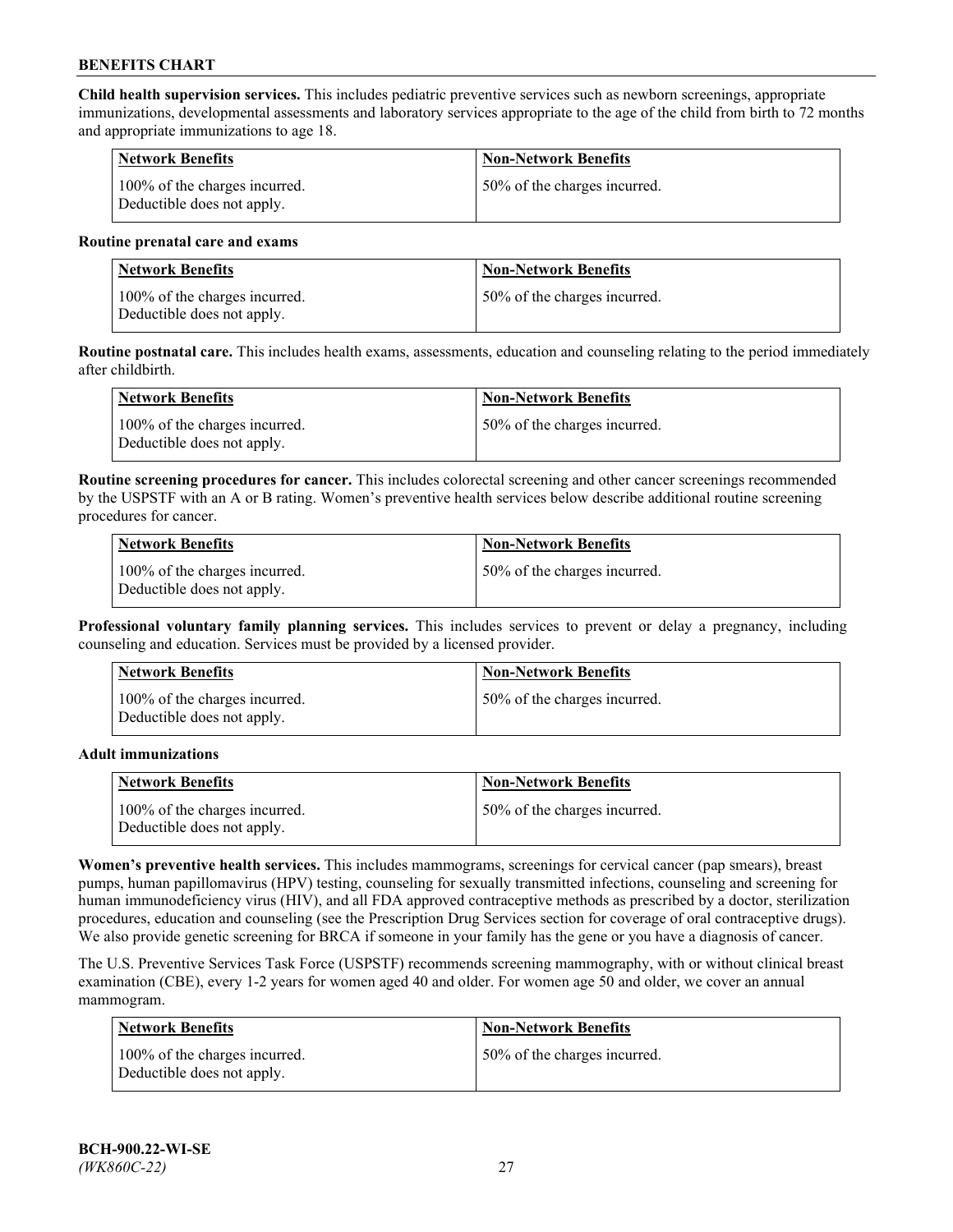**Obesity screening and management.** We cover obesity screening and counseling for all ages during a routine preventive care exam. If you are age 18 or older and have a body mass index of 30 or more, we also cover intensive obesity management to help you lose weight. Your primary care doctor can coordinate these services.

| <b>Network Benefits</b>                                     | <b>Non-Network Benefits</b>  |
|-------------------------------------------------------------|------------------------------|
| 100% of the charges incurred.<br>Deductible does not apply. | 50% of the charges incurred. |

## **In addition to any ACA or state mandated preventive services referenced above, we cover the following eligible services:**

#### **Routine eye and hearing exams**

| <b>Network Benefits</b>                                     | <b>Non-Network Benefits</b>  |
|-------------------------------------------------------------|------------------------------|
| 100% of the charges incurred.<br>Deductible does not apply. | 50% of the charges incurred. |

**Ovarian cancer surveillance test for women who are at risk.** "At risk for ovarian cancer" means (1) having a family history that includes any of the following: one or more first-degree or second-degree relatives with ovarian cancer, clusters of female relatives with breast cancer or nonpolyposis colorectal cancer; or (2) testing positive for BRCA1 or BRCA2 mutations. "Surveillance test for ovarian cancer" means annual screening using CA-125 serum tumor marker testing, transvaginal ultrasound, pelvic examination or other proven ovarian screening tests currently being evaluated by the federal Food and Drug Administration or by the National Cancer Institute.

| <b>Network Benefits</b>                               | <b>Non-Network Benefits</b>                           |
|-------------------------------------------------------|-------------------------------------------------------|
| Coverage level is same as corresponding Network       | Coverage level is same as corresponding Non-Network   |
| Benefits, depending on type of service provided, such | Benefits, depending on type of service provided, such |
| as Diagnostic Imaging Services, Laboratory Services   | as Diagnostic Imaging Services, Laboratory Services   |
| or Office Visits for Illness or Injury, or Preventive | or Office Visits for Illness or Injury, or Preventive |
| Services.                                             | Services.                                             |

**Limitations:**Services are not preventive if received as part of a visit to diagnose, manage or maintain an acute or chronic medical condition, illness or injury. When that occurs, unless otherwise indicated above, standard deductibles, copayments or coinsurance apply.

#### **Not Covered:**

See "Services Not Covered" in the Certificate.

## **TELEHEALTH/TELEMEDICINE SERVICES**

## **Definitions:**

**Telehealth, Telemedicine, or Virtual Care.** This is a means of communication between a health care professional and a patient. This includes the use of secure electronic information, imaging, and communication technologies, including:

- interactive audio or audio-video
- interactive audio with store-and-forward technology
- chat-based and email-based systems
- physician-to-physician consultation
- patient education
- data transmission
- data interpretation
- digital diagnostics (algorithm-enabled diagnostic support)
- digital therapeutics (the use of personal health devices and sensors, either alone or in combination with conventional drug therapies, for disease prevention and management)

#### Services can be delivered:

Synchronously: the patient and health care professional are engaging with one another at the same time; or Asynchronously: the patient and health care professional engage with each other at different points in time.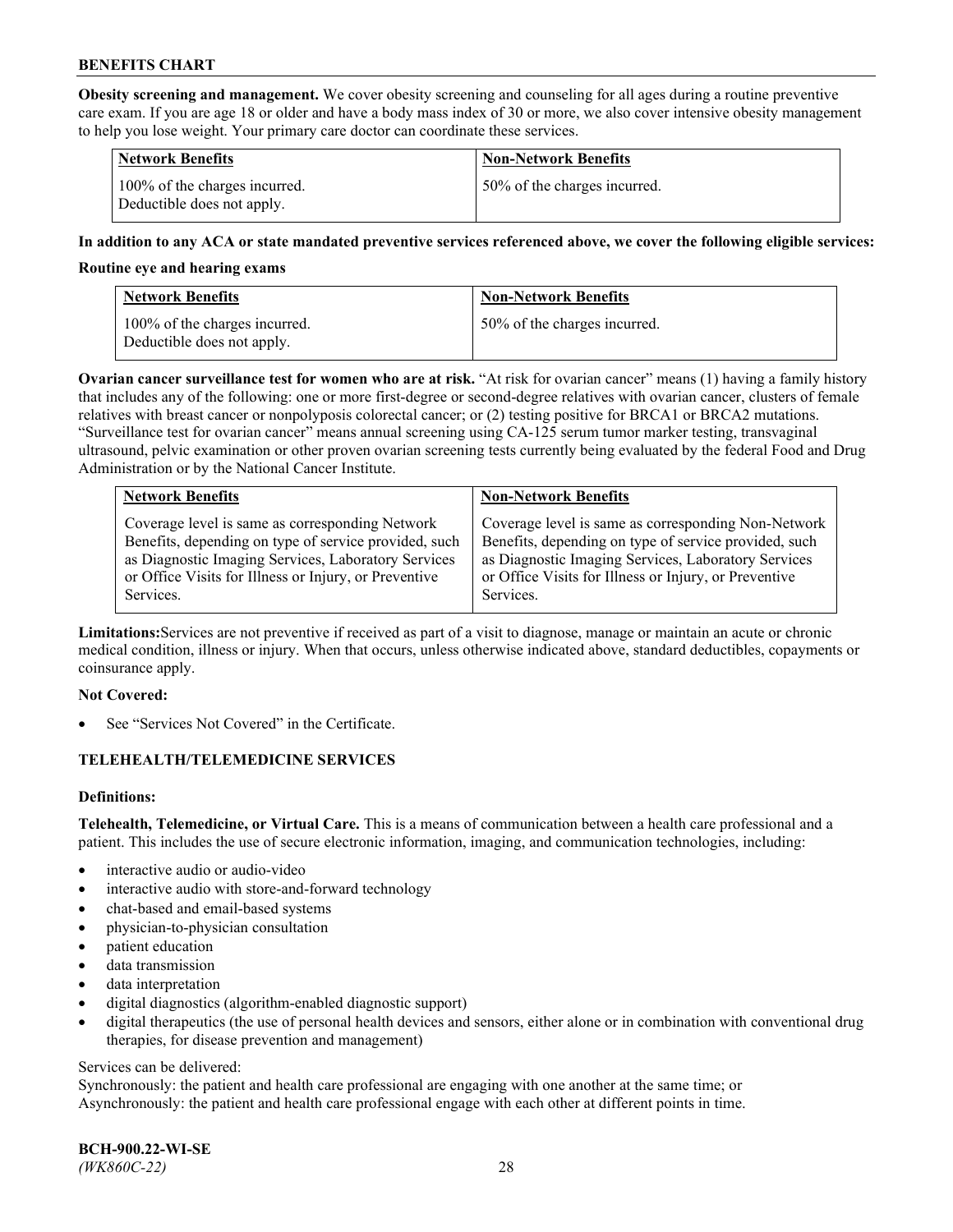**Telephone Visits.** Live, synchronous, interactive encounters over the telephone between a patient and a healthcare provider.

**E-visit or chat-based visits.** Asynchronous online or mobile app encounters to discuss a patient's personal health information, vital signs, and other physiologic data or diagnostic images. The healthcare provider reviews and delivers a consultation, diagnosis, prescription or treatment plan after reviewing the patient's visit information.

**Virtuwell®.** This is an online service for you to receive a diagnosis and treatment for certain conditions, such as a cold, flu, ear pain and sinus infections. You may access the Virtuwell website at [virtuwell.com.](https://www.virtuwell.com/)

**Video Visits.** Live, synchronous, interactive encounters using secure web-based video between a patient and a healthcare provider.

## **Covered Services:**

The Plan covers the following methods of receiving care for services that would be eligible under the Plan if the service were provided in person.

#### **Scheduled telephone visits**

| <b>Network Benefits</b>       | <b>Non-Network Benefits</b>  |
|-------------------------------|------------------------------|
| 100% of the charges incurred. | 50% of the charges incurred. |

## **E-visits**

## **Access to online care through Virtuwell at [virtuwell.com](https://www.virtuwell.com/)**

| <b>Network Benefits</b>       | <b>Non-Network Benefits</b> |
|-------------------------------|-----------------------------|
| 100% of the charges incurred. | Not applicable.             |

## **All other E-visits**

| <b>Network Benefits</b>       | <b>Non-Network Benefits</b>  |
|-------------------------------|------------------------------|
| 100% of the charges incurred. | 50% of the charges incurred. |

#### **Video visits**

| <b>Network Benefits</b>                                      | <b>Non-Network Benefits</b>                            |
|--------------------------------------------------------------|--------------------------------------------------------|
| Coverage level is same as corresponding Network              | Coverage level is same as corresponding Non-           |
| Benefits, depending on type of service provided, such as     | Network Benefits, depending on type of service         |
| Office Visits for Illness or Injury, Inpatient or Outpatient | provided, such as Office Visits for Illness or Injury, |
| Hospital Services.                                           | Inpatient or Outpatient Hospital Services.             |

#### **Not Covered:**

See "Services Not Covered" in the Certificate.

## **TRANSPLANT SERVICES**

#### **Applicable Definitions:**

**Autologous.** This is when the source of cells is from the individual's own marrow or stem cells.

**Allogeneic.** This is when the source of cells is from a related or unrelated donor's marrow or stem cells.

**Allogeneic Bone Marrow Transplant.** This is when the bone marrow is harvested from the related or unrelated donor and stored. The patient undergoes treatment which includes tumor ablation with high-dose chemotherapy and/or radiation. The bone marrow is reinfused (transplanted).

**Autologous Bone Marrow Transplant.** This is when the bone marrow is harvested from the individual and stored. The patient undergoes treatment which includes tumor ablation with high-dose chemotherapy and/or radiation. The bone marrow is reinfused (transplanted).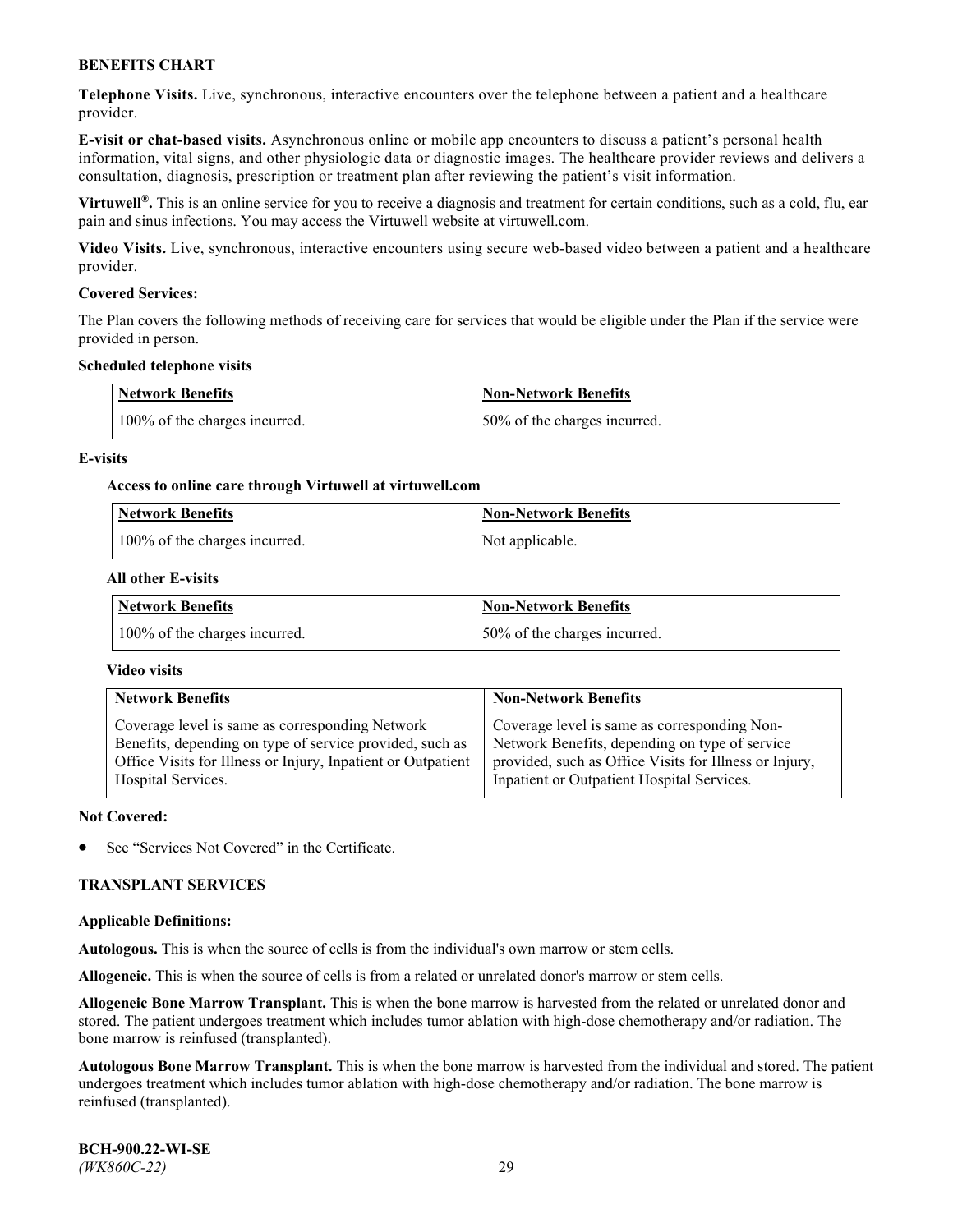**Autologous/Allogeneic Stem Cell Support.** This is a treatment process that includes stem cell harvest from either bone marrow or peripheral blood, tumor ablation with high-dose chemotherapy and/or radiation, stem cell reinfusion, and related care. Autologous/allogeneic bone marrow transplantation and high dose chemotherapy with peripheral stem cell rescue/support are considered to be autologous/allogeneic stem cell support.

**Designated Transplant Center.** This is any health care provider, group or association of health care providers designated by us to provide services, supplies or drugs for specified transplants for our Insureds.

**Transplant Services.** This is transplantation (including retransplants) of the human organs or tissue listed below, including all related post-surgical treatment, follow-up care and drugs and multiple transplants for a related cause. Transplant services do not include other organ or tissue transplants or surgical implantation of mechanical devices functioning as a human organ, except surgical implantation of an FDA approved Ventricular Assist Device (VAD) or total artificial heart, functioning as a temporary bridge to heart transplantation.

Prior authorization is required prior to consultation to support coordination of care and benefits.

## **Covered Services:**

We cover eligible transplant services (as defined above) while you are covered under the Certificate. Transplants that will be considered for coverage are limited to the following:

- Kidney transplants for end-stage disease.
- Cornea transplants for end-stage disease.
- Heart transplants for end-stage disease.
- Lung transplants or heart/lung transplants for: (1) primary pulmonary hypertension; (2) Eisenmenger's syndrome; (3) endstage pulmonary fibrosis; (4) alpha 1 antitrypsin disease; (5) cystic fibrosis; and (6) emphysema.
- Liver transplants for: (1) biliary atresia in children; (2) primary biliary cirrhosis; (3) post-acute viral infection (including hepatitis A, hepatitis B antigen e negative and hepatitis C) causing acute atrophy or post-necrotic cirrhosis; (4) primary sclerosing cholangitis; (5) alcoholic cirrhosis; and (6) hepatocellular carcinoma.
- Allogeneic bone marrow transplants or peripheral stem cell support associated with high dose chemotherapy for: (1) acute myelogenous leukemia; (2) acute lymphocytic leukemia; (3) chronic myelogenous leukemia; (4) severe combined immunodeficiency disease; (5) Wiskott-Aldrich syndrome; (6) aplastic anemia; (7) sickle cell anemia; (8) non-relapsed or relapsed non-Hodgkin's lymphoma; (9) multiple myeloma; and (10) testicular cancer.
- Autologous bone marrow transplants or peripheral stem cell support associated with high-dose chemotherapy for: (1) acute leukemias; (2) non-Hodgkin's lymphoma; (3) Hodgkin's disease; (4) Burkitt's lymphoma; (5) neuroblastoma; (6) multiple myeloma; (7) chronic myelogenous leukemia; and (8) non-relapsed non-Hodgkin's lymphoma.
- Pancreas transplants for simultaneous pancreas-kidney transplants for diabetes, pancreas after kidney, living related segmental simultaneous pancreas kidney transplantation and pancreas transplant alone.

To receive Network Benefits, charges for transplant services must be incurred at a Designated Transplant Center.

The transplant-related treatment provided, including expenses incurred for directly related donor services, shall be subject to and in accordance with the provisions, limitations, maximums and other terms of the Certificate.

Medical and hospital expenses of the donor are covered only when the recipient is an Insured and the transplant and directly related donor expenses have been prior authorized for coverage. Treatment of medical complications that may occur to the donor are not covered. Donors are not considered Insureds, and are therefore not eligible for the rights afforded to Insureds under the Certificate.

The list of eligible transplant services and coverage determinations are based on established medical policies, which are subject to periodic review and modification by the medical director.

| <b>Network Benefits</b>                          | <b>Non-Network Benefits</b>                          |
|--------------------------------------------------|------------------------------------------------------|
| See Network Inpatient Hospital Services Benefit. | See Non-Network Inpatient Hospital Services Benefit. |